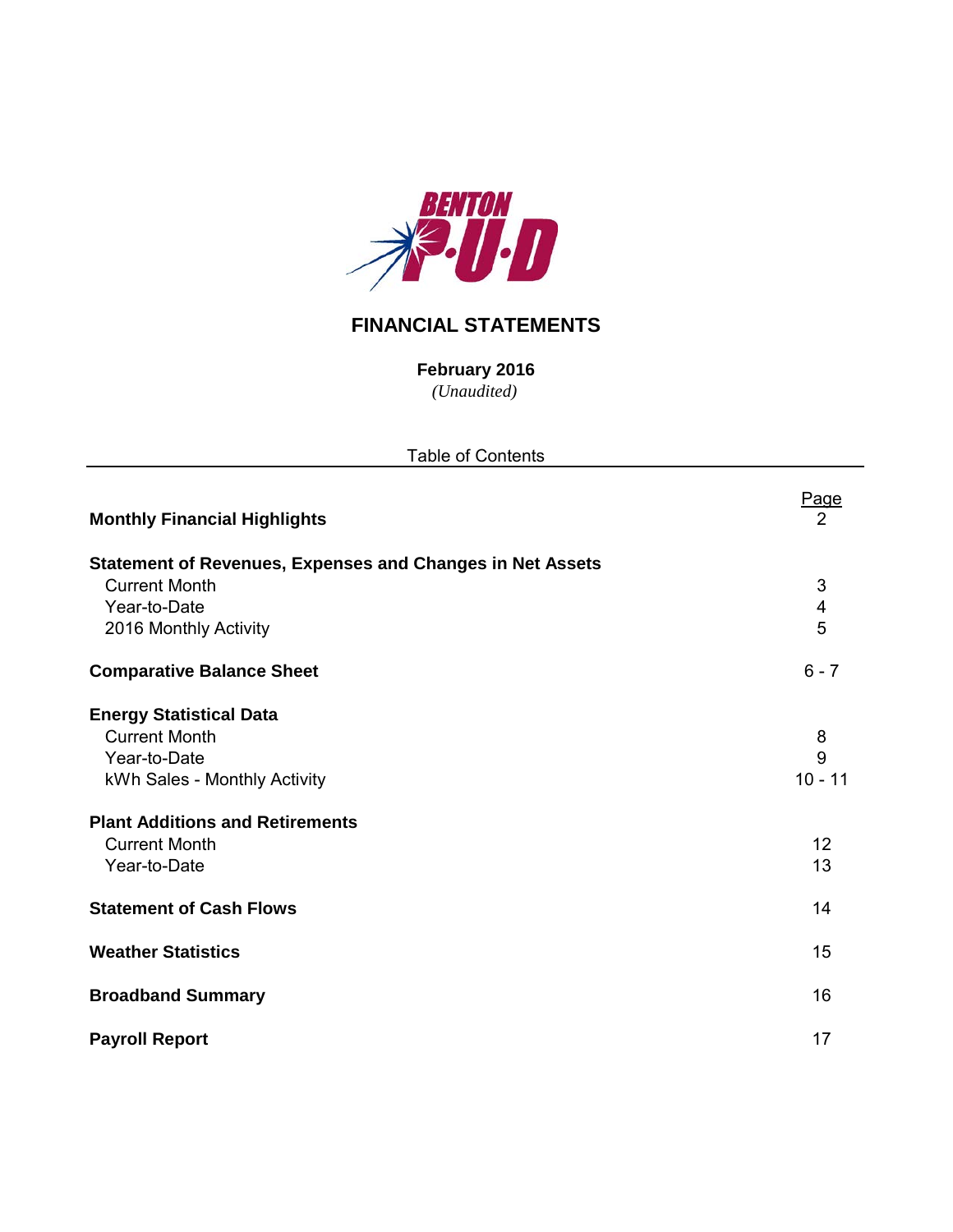

# *Financial Highlights*

*February 2016*

 *Issue date: 3/21/16*

Financial highlights for the month of February:

- > District operations resulted in an decrease in net assets of \$1.3M for the month.
- The average temperature of 43.2° was 5.0° above normal. Cumulative heating degree days were 8% above last year.<br>> Total retail kWh billed during February was up 2% from last year and 10% below budget
- Total retail kWh billed during February was up 2% from last year and 10% below budget.
- $\triangleright$  Net power supply costs were \$6.3 million for the month with sales for resale of \$1.4 million and an average price of \$22 per MWh.
- February's non-power operating costs of \$1.7 million before taxes and depreciation were 3% above budget.
- $\triangleright$  Net capital expenditures were \$899,000 for the month.

|                               |          | (in thousands of dollars) |            |     |            |     |     |     |            |     |            |            |                  |                                |
|-------------------------------|----------|---------------------------|------------|-----|------------|-----|-----|-----|------------|-----|------------|------------|------------------|--------------------------------|
| <b>Change in Net Position</b> | Jan      | Feb                       | <b>Mar</b> | Apr | <b>May</b> | Jun | Jul | Aug | <b>Sep</b> | Oct | <b>Nov</b> | <b>Dec</b> | <b>Total YTD</b> | <b>Annual</b><br><b>Budget</b> |
| Actual                        | (S517)   | (\$1,277)                 |            |     |            |     |     |     |            |     |            |            | ( \$1,794)       |                                |
| <b>Budget</b>                 |          | $($464)$ $($1,452)$       |            |     |            |     |     |     |            |     |            |            | (\$1,916)        | (\$15)                         |
|                               |          |                           |            |     |            |     |     |     |            |     |            |            |                  |                                |
| <b>Net Power Costs</b>        | Jan      | Feb                       | Mar        | Apr | May        | Jun | Jul | Aug | Sep        | Oct | Nov        | <b>Dec</b> | Total            | Annual<br><b>Budget</b>        |
| Power Supply Costs            | \$8,359  | \$7,716                   |            |     |            |     |     |     |            |     |            |            | \$16,075         | \$101,896                      |
| Less: Sales for Resale        | (1, 552) | (1,441)                   |            |     |            |     |     |     |            |     |            |            | (2,994)          | (20, 208)                      |
| <b>Net Power Costs</b>        | \$6,806  | \$6,275                   |            |     |            |     |     |     |            |     |            |            | \$13,082         | \$81,688                       |
|                               |          |                           |            |     |            |     |     |     |            |     |            |            |                  |                                |
| <b>Net Capital Costs</b>      | Jan      | Feb                       | Mar        | Apr | May        | Jun | Jul | Aug | <b>Sep</b> | Oct | <b>Nov</b> | <b>Dec</b> | <b>Total</b>     | <b>Annual</b><br><b>Budget</b> |
| <b>Capital Expenditures</b>   | \$993    | \$997                     |            |     |            |     |     |     |            |     |            |            | \$1,990          | \$15,566                       |
| Less: Capital Contributions   | (155)    | (98)                      |            |     |            |     |     |     |            |     |            |            | (253)            | (1, 285)                       |
| Net Capital Costs             | \$837    | \$899                     |            |     |            |     |     |     |            |     |            |            | \$1,736          | \$14,281                       |
|                               |          |                           |            |     |            |     |     |     |            |     |            |            |                  |                                |
| <b>Load Statistics</b>        | Jan      | Feb                       | Mar        | Apr | May        | Jun | Jul | Aug | Sep        | Oct | <b>Nov</b> | <b>Dec</b> | <b>Total</b>     | Annual<br><b>Budget</b>        |
| aMW - Retail Sales Billed     | 192      | 175                       |            |     |            |     |     |     |            |     |            |            | 183              | 202                            |
| aMW - Sales for Resale        | 79       | 86                        |            |     |            |     |     |     |            |     |            |            | 83               | 48                             |









| <b>Current Ratio</b>                    | 3.43:1 |
|-----------------------------------------|--------|
| Debt Service Coverage (2013 actual)     | 3.14   |
| Debt Service Coverage (2014 Actual)     | 3.38   |
| Debt Service Coverage (2015 Actual)     | 2.93   |
| Debt Service Coverage (2016 projection) | 2.91   |
| (includes capital contributions)        |        |

| <b>Other Statistics</b>                 |             |         |
|-----------------------------------------|-------------|---------|
| Unrestricted Undesignated Reserves      | \$<br>30.5  | million |
| Bond Insurance Replacement (designated) | \$<br>3.1   | million |
| Power Market Volatility (designated)    | \$<br>3.3   | million |
| Special Capital (designated)            | \$<br>5.3   | million |
| Customer Deposits (designated)          | \$<br>1.4   | million |
| Bond Principal & Interest (restricted)  | \$<br>1.7   | million |
| Bond Reserve Account (restricted)       | \$<br>1.1   | million |
| <b>Net Utility Plant</b>                | \$<br>120.4 | million |
| Long-Term Debt                          | \$<br>52.8  | million |
| <b>Active Service Agreements</b>        | 51.264      |         |
| Non-Contingent Employees                | 149.25      |         |
| Contingent YTD FTE's                    | 0.41        |         |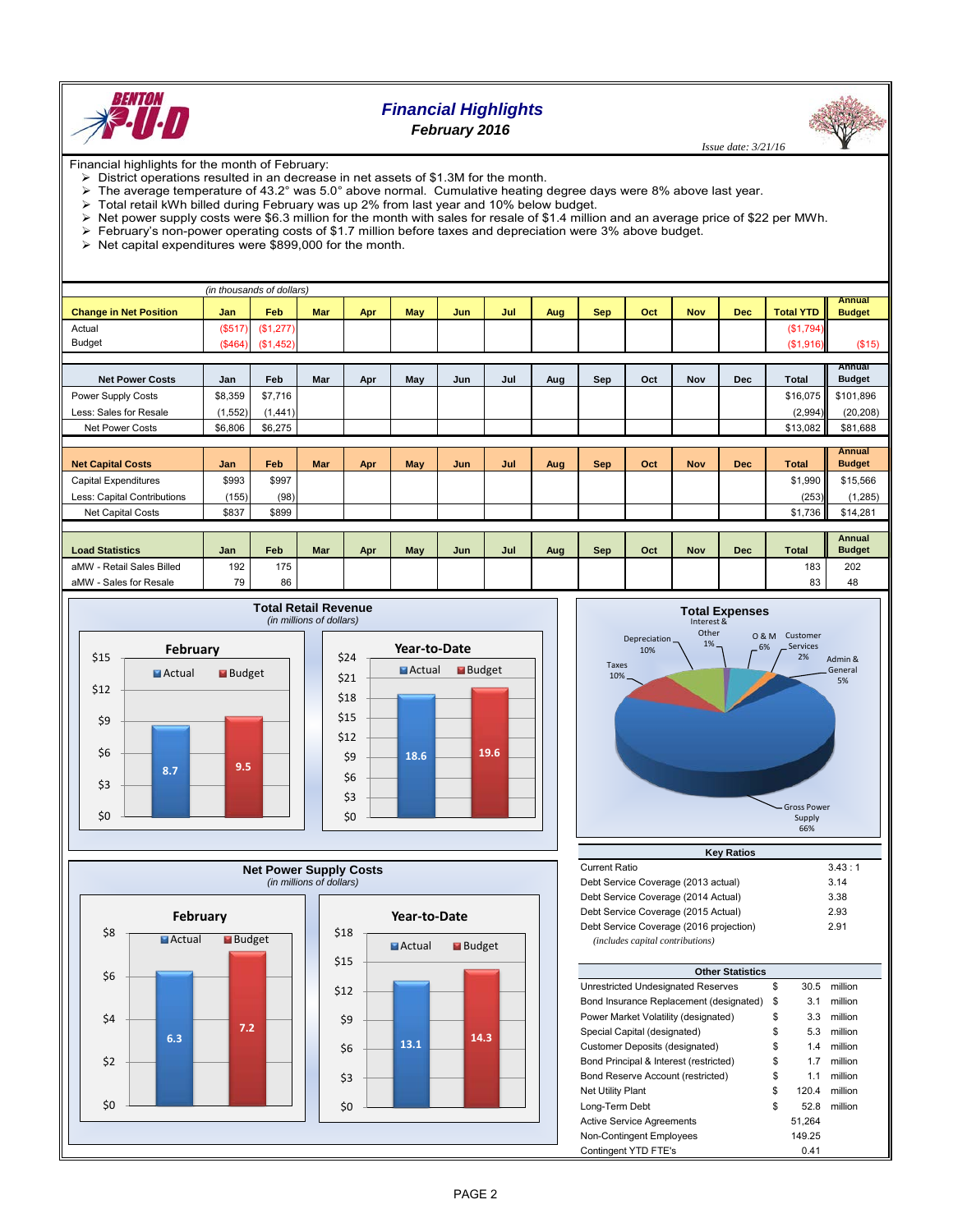### **PUBLIC UTILITY DISTRICT NO.1 OF BENTON COUNTY STATEMENT OF REVENUES, EXPENSES, AND CHANGES IN NET POSITION CURRENT MONTH**

|                                                            | 2/29/2016     | 2/28/2015     |                          |               |                          |
|------------------------------------------------------------|---------------|---------------|--------------------------|---------------|--------------------------|
|                                                            | <b>ACTUAL</b> | <b>BUDGET</b> | <b>PCT</b><br><b>VAR</b> | <b>ACTUAL</b> | <b>PCT</b><br><b>VAR</b> |
| <b>OPERATING REVENUES</b>                                  |               |               |                          |               |                          |
| Energy Sales - Retail                                      | \$8,688,046   | \$9,526,674   | $-9%$                    | \$7,962,524   | 9%                       |
| <b>Energy Sales for Resale</b>                             | 1,363,659     | 979,578       | 39%                      | 1,884,254     | $-28%$                   |
| Transmission of Power for Others                           | 77,460        | 112,797       | $-31%$                   | 65,156        | 19%                      |
| <b>Broadband Revenue</b>                                   | 171,089       | 186,094       | $-8%$                    | 182,595       | $-6%$                    |
| <b>Other Revenue</b>                                       | 114,818       | 89,779        | 28%                      | 76,298        | 50%                      |
| <b>TOTAL OPERATING REVENUES</b>                            | 10,415,072    | 10,894,922    | $-4%$                    | 10,170,826    | 2%                       |
| <b>OPERATING EXPENSES</b>                                  |               |               |                          |               |                          |
| <b>Purchased Power</b>                                     | 6,598,428     | 7,192,742     | -8%                      | 6,051,328     | 9%                       |
| Purchased Transmission & Ancillary Services                | 997,796       | 1,083,707     | $-8%$                    | 1,060,495     | -6%                      |
| <b>Conservation Program</b>                                | 120,266       | 11,893        | >200%                    | 78,171        | 54%                      |
| <b>Total Power Supply</b>                                  | 7,716,490     | 8,288,342     | $-7%$                    | 7,189,994     | 7%                       |
| Transmission Operation & Maintenance                       | 5,109         | 4,000         | 28%                      | 11,822        | $-57%$                   |
| Distribution Operation & Maintenance                       | 773,430       | 721,265       | 7%                       | 753,722       | 3%                       |
| <b>Broadband Expense</b>                                   | 51,636        | 67,635        | $-24%$                   | 132,589       | $-61%$                   |
| Customer Accounting, Collection & Information              | 277,209       | 269,569       | 3%                       | 235,602       | 18%                      |
| Administrative & General                                   | 556,469       | 547,625       | 2%                       | 636,133       | $-13%$                   |
| Subtotal before Taxes & Depreciation                       | 1,663,854     | 1,610,094     | 3%                       | 1,769,870     | $-6%$                    |
| Taxes                                                      | 1,079,121     | 1,160,999     | $-7%$                    | 1,032,548     | 5%                       |
| Depreciation & Amortization                                | 1,202,757     | 1,151,980     | 4%                       | 1,166,558     | 3%                       |
| <b>Total Other Operating Expenses</b>                      | 3,945,732     | 3,923,073     | 1%                       | 3,968,976     | $-1%$                    |
| <b>TOTAL OPERATING EXPENSES</b>                            | 11,662,221    | 12,211,415    | $-4%$                    | 11,158,970    | 5%                       |
| <b>OPERATING INCOME (LOSS)</b>                             | (1, 247, 150) | (1, 316, 494) | -5%                      | (988, 144)    | 26%                      |
| <b>NONOPERATING REVENUES &amp; EXPENSES</b>                |               |               |                          |               |                          |
| Interest Income                                            | 26.236        | (30, 786)     | $-185%$                  | 20.481        | 28%                      |
| Other Income                                               | 50            | 31,339        | $-100%$                  | 135,498       | $-100%$                  |
| <b>Interest Expense</b>                                    | (178, 913)    | (211, 469)    | $-15%$                   | (238, 803)    | $-25%$                   |
| Debt Discount/Premium Amortization & Loss on Defeased Debt | 35,230        | 35,230        | 0%                       | 36.018        | $-2%$                    |
| MtM Gain/(Loss) on Investments                             | (10, 640)     |               | n/a                      | (64,748)      | $-84%$                   |
| <b>TOTAL NONOPERATING REVENUES &amp; EXPENSES</b>          | (128,038)     | (175, 686)    | $-27%$                   | (111, 554)    | 15%                      |
| <b>INCOME (LOSS) BEFORE CAPITAL CONTRIBUTIONS</b>          | (1, 375, 187) | (1,492,180)   | $-8%$                    | (1,099,698)   | 25%                      |
| <b>CAPITAL CONTRIBUTIONS</b>                               | 97,986        | 39,957        | 145%                     | 64,301        | 52%                      |
| <b>CHANGE IN NET POSITION</b>                              | (\$1,277,201) | (\$1,452,223) | $-12%$                   | (\$1,035,397) | 23%                      |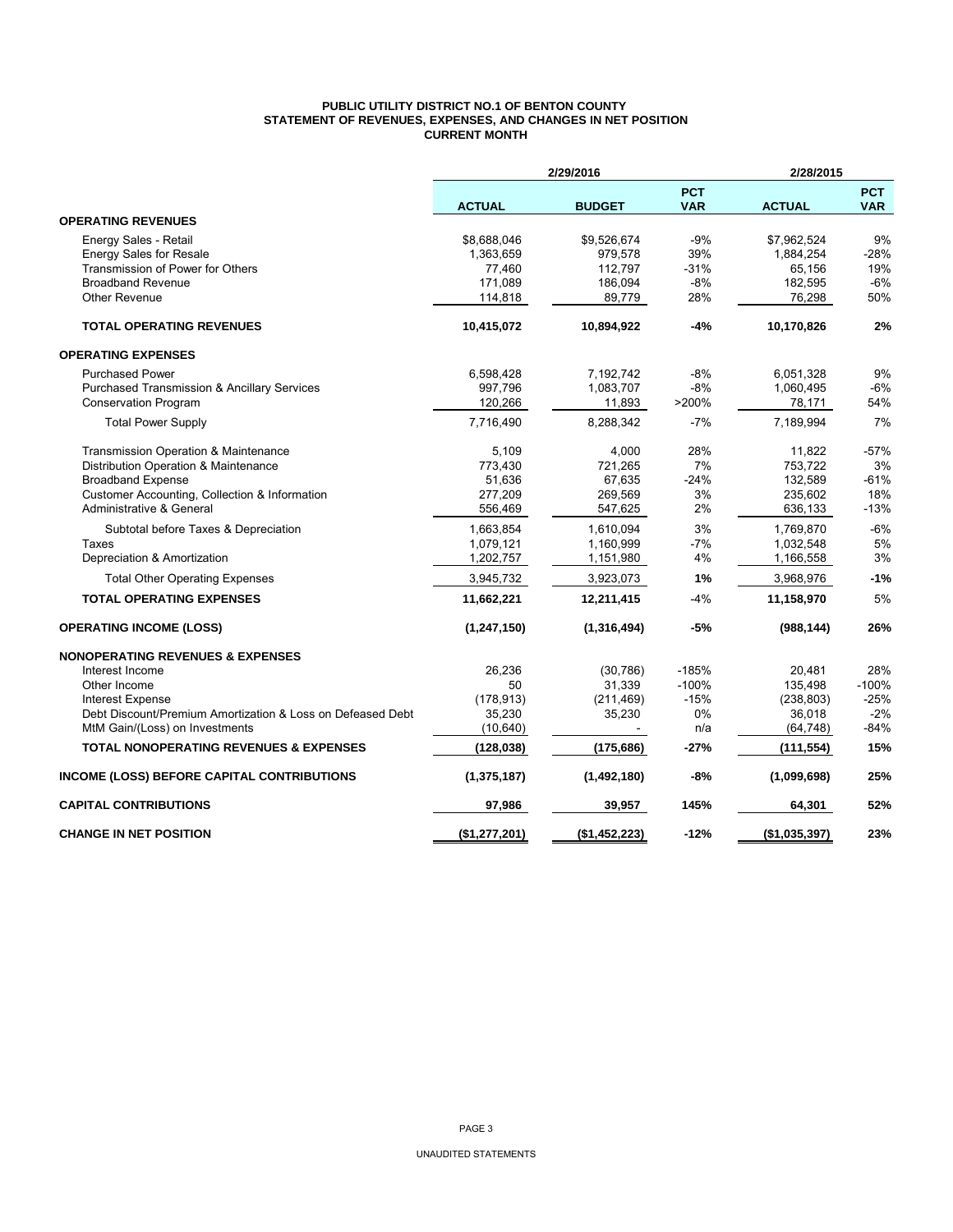## **PUBLIC UTILITY DISTRICT NO.1 OF BENTON COUNTY STATEMENT OF REVENUES, EXPENSES, AND CHANGE IN NET POSITION YEAR TO DATE**

|                                                            | 2/29/2016     | 2/28/2015     |                          |               |                          |
|------------------------------------------------------------|---------------|---------------|--------------------------|---------------|--------------------------|
|                                                            | <b>ACTUAL</b> | <b>BUDGET</b> | <b>PCT</b><br><b>VAR</b> | <b>ACTUAL</b> | <b>PCT</b><br><b>VAR</b> |
| <b>OPERATING REVENUES</b>                                  |               |               |                          |               |                          |
| Energy Sales - Retail                                      | \$18,599,524  | \$19,637,267  | -5%                      | \$17,850,073  | 4%                       |
| <b>Energy Sales for Resale</b>                             | 2,847,955     | 3,277,894     | $-13%$                   | 4,075,548     | $-30%$                   |
| Transmission of Power for Others                           | 145,563       | 218,735       | $-33%$                   | 116,749       | 25%                      |
| <b>Broadband Revenue</b>                                   | 333,849       | 376,832       | $-11%$                   | 362,635       | $-8%$                    |
| <b>Other Revenue</b>                                       | 156,377       | 400,689       | $-61%$                   | 181,301       | $-14%$                   |
| <b>TOTAL OPERATING REVENUES</b>                            | 22,083,267    | 23,911,417    | $-8%$                    | 22,586,306    | $-2%$                    |
| <b>OPERATING EXPENSES</b>                                  |               |               |                          |               |                          |
| <b>Purchased Power</b>                                     | 13,808,381    | 15,616,228    | $-12%$                   | 12,380,361    | 12%                      |
| <b>Purchased Transmission &amp; Ancillary Services</b>     | 2,124,021     | 2,191,980     | $-3%$                    | 2,184,533     | $-3%$                    |
| <b>Conservation Program</b>                                | 142,696       | 23,786        | >200%                    | 92,412        | 54%                      |
| <b>Total Power Supply</b>                                  | 16,075,099    | 17,831,994    | $-10%$                   | 14,657,305    | 10%                      |
| Transmission Operation & Maintenance                       | 9,870         | 8,000         | 23%                      | 34,460        | $-71%$                   |
| Distribution Operation & Maintenance                       | 1,413,167     | 1,443,565     | $-2%$                    | 1,507,856     | $-6%$                    |
| <b>Broadband Expense</b>                                   | 77,160        | 95,001        | $-19%$                   | 144,510       | $-47%$                   |
| Customer Accounting, Collection & Information              | 467,221       | 500,732       | $-7%$                    | 453,511       | 3%                       |
| Administrative & General                                   | 1,193,911     | 1,116,546     | 7%                       | 1,246,972     | $-4%$                    |
| Subtotal before Taxes & Depreciation                       | 3,161,329     | 3,163,845     | 0%                       | 3,387,308     | $-7%$                    |
| Taxes                                                      | 2,314,125     | 2,411,493     | $-4%$                    | 2,166,197     | 7%                       |
| Depreciation & Amortization                                | 2,393,958     | 2,324,310     | 3%                       | 2,342,225     | 2%                       |
| <b>Total Other Operating Expenses</b>                      | 7,869,412     | 7,899,648     | 0%                       | 7,895,730     | 0%                       |
| <b>TOTAL OPERATING EXPENSES</b>                            | 23,944,511    | 25,731,642    | $-7%$                    | 22,553,035    | 6%                       |
| <b>OPERATING INCOME (LOSS)</b>                             | (1,861,244)   | (1,820,225)   | 2%                       | 33,271        | >200%                    |
| <b>NONOPERATING REVENUES &amp; EXPENSES</b>                |               |               |                          |               |                          |
| Interest Income                                            | 53,034        | 123,765       | $-57%$                   | 45,525        | 16%                      |
| Other Income                                               | 58            | 62,678        | $-100%$                  | 137,817       | $-100%$                  |
| <b>Interest Expense</b>                                    | (358, 893)    | (420, 758)    | $-15%$                   | (473, 638)    | $-24%$                   |
| Debt Discount/Premium Amortization & Loss on Defeased Debt | 70,460        | 70,460        | 0%                       | 72,036        | $-2%$                    |
| MtM Gain/(Loss) on Investments                             | 48,920        |               | n/a                      | 43,430        | 13%                      |
| <b>TOTAL NONOPERATING REVENUES &amp; EXPENSES</b>          | (186, 420)    | (163, 855)    | 14%                      | (174,830)     | 7%                       |
| INCOME (LOSS) BEFORE CAPITAL CONTRIBUTIONS                 | (2,047,663)   | (1,984,080)   | 3%                       | (141, 559)    | >200%                    |
| <b>CAPITAL CONTRIBUTIONS</b>                               | 253,339       | 68,355        | 271%                     | 119,627       | 112%                     |
| <b>CHANGE IN NET POSITION</b>                              | (1,794,324)   | (1, 915, 725) | -6%                      | (21, 932)     | >200%                    |
| TOTAL NET POSITION, BEGINNING OF YEAR                      | 116,306,568   | 116,306,568   | 0%                       | 118,738,421   | $-2%$                    |
| TOTAL NET POSITION, END OF YEAR                            | 114,512,244   | 114.390.843   | 0.1%                     | 118,716,489   | $-4%$                    |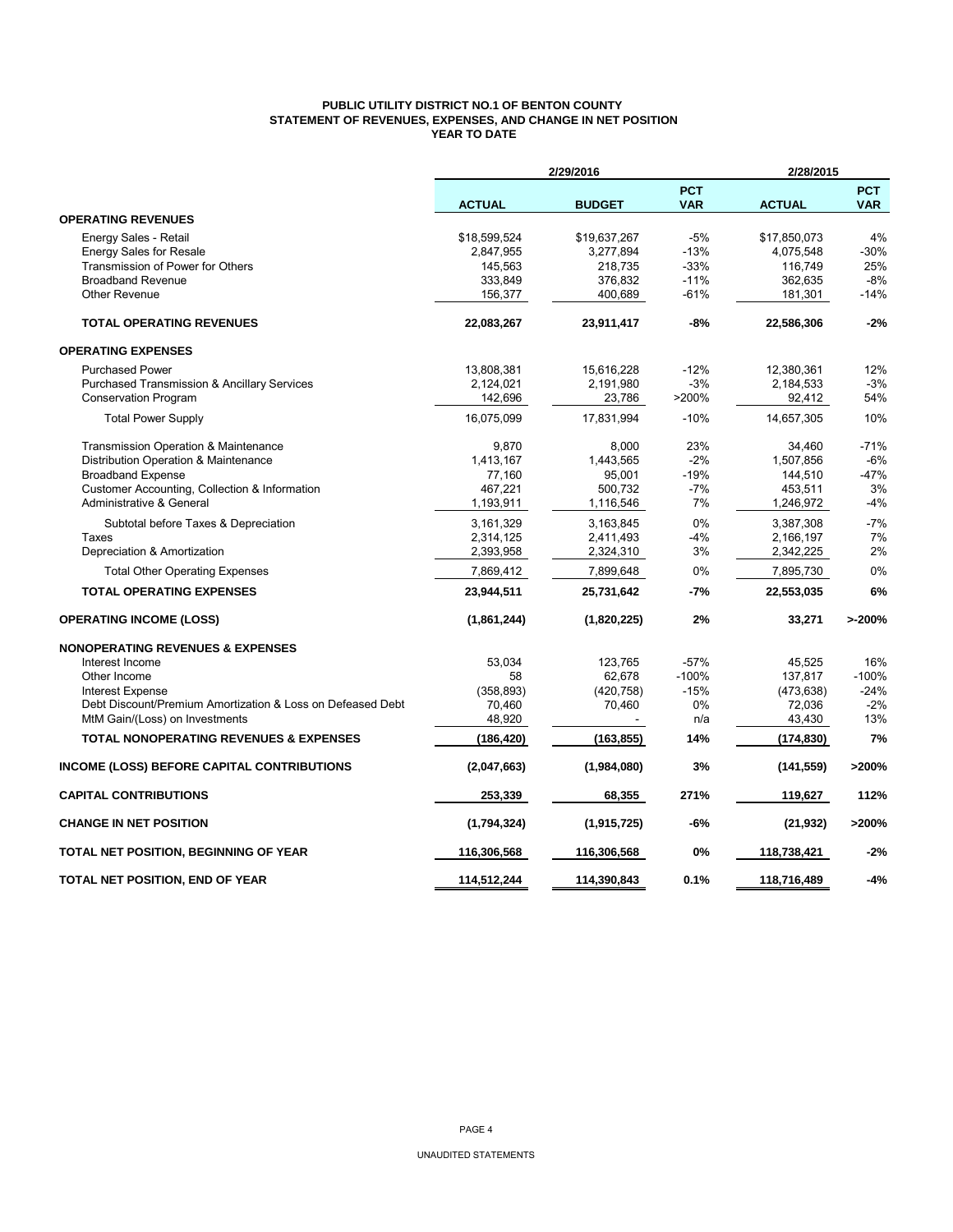### **PUBLIC UTILITY DISTRICT NO. 1 OF BENTON COUNTY STATEMENT OF REVENUES, EXPENSES, AND CHANGE IN NET POSITION 2016 MONTHLY ACTIVITY**

|                                                        | January     | February                  | March | <b>April</b> | May | June | July | August | September | October | November | December | <b>Total</b>  |
|--------------------------------------------------------|-------------|---------------------------|-------|--------------|-----|------|------|--------|-----------|---------|----------|----------|---------------|
| <b>OPERATING REVENUES</b>                              |             |                           |       |              |     |      |      |        |           |         |          |          |               |
| Energy Sales - Retail                                  | \$9,911,477 | \$8,688,046               |       |              |     |      |      |        |           |         |          |          | \$18,599,523  |
| <b>Energy Sales for Resale</b>                         | 1,484,296   | 1,363,659                 |       |              |     |      |      |        |           |         |          |          | 2,847,955     |
| Transmission of Power for Others                       | 68,103      | 77,460                    |       |              |     |      |      |        |           |         |          |          | 145,563       |
| <b>Broadband Revenue</b>                               | 162,760     | 171,089                   |       |              |     |      |      |        |           |         |          |          | 333,849       |
| Other Electric Revenue                                 | 41,560      | 114,818                   |       |              |     |      |      |        |           |         |          |          | 156,378       |
| <b>TOTALOPERATING REVENUES</b>                         | 11,668,196  | 10,415,072                |       |              |     |      |      |        |           |         |          |          | 22,083,268    |
| <b>OPERATING EXPENSES</b>                              |             |                           |       |              |     |      |      |        |           |         |          |          |               |
| <b>Purchased Power</b>                                 | 7,209,954   | 6,598,428                 |       |              |     |      |      |        |           |         |          |          | 13,808,382    |
| <b>Purchased Transmission &amp; Ancillary Services</b> | 1,126,226   | 997,796                   |       |              |     |      |      |        |           |         |          |          | 2,124,022     |
| <b>Conservation Program</b>                            | 22,430      | 120,266                   |       |              |     |      |      |        |           |         |          |          | 142,696       |
| <b>Total Power Supply</b>                              | 8,358,610   | 7,716,490                 |       |              |     |      |      |        |           |         |          |          | 16,075,100    |
| Transmission Operation & Maintenance                   | 4,760       | 5,109                     |       |              |     |      |      |        |           |         |          |          | 9,869         |
| Distribution Operation & Maintenance                   | 639,737     | 773,430                   |       |              |     |      |      |        |           |         |          |          | 1,413,167     |
| <b>Broadband Expense</b>                               | 25,524      | 51,636                    |       |              |     |      |      |        |           |         |          |          | 77,160        |
| Customer Accounting, Collection & Information          | 190,012     | 277,209                   |       |              |     |      |      |        |           |         |          |          | 467,221       |
| Administrative & General                               | 637,442     | 556,470                   |       |              |     |      |      |        |           |         |          |          | 1,193,912     |
| Subtotal before Taxes & Depreciation                   | 1,497,475   | 1,663,854                 |       |              |     |      |      |        |           |         |          |          | 3, 161, 329   |
| Taxes                                                  | 1,235,004   | 1,079,121                 |       |              |     |      |      |        |           |         |          |          | 2,314,125     |
| Depreciation & Amortization                            | 1,191,201   | 1,202,757                 |       |              |     |      |      |        |           |         |          |          | 2,393,958     |
| <b>Total Other Operating Expenses</b>                  | 3,923,680   | 3,945,732                 |       |              |     |      |      |        |           |         |          |          | 7,869,412     |
| <b>TOTAL OPERATING EXPENSES</b>                        | 12,282,290  | 11,662,222                |       |              |     |      |      |        |           |         |          |          | 23,944,512    |
|                                                        |             |                           |       |              |     |      |      |        |           |         |          |          |               |
| <b>OPERATING INCOME (LOSS)</b>                         | (614, 094)  | (1, 247, 150)             |       |              |     |      |      |        |           |         |          |          | (1,861,244)   |
| <b>NONOPERATING REVENUES &amp; EXPENSES</b>            |             |                           |       |              |     |      |      |        |           |         |          |          |               |
| Interest Income                                        | 26,798      | 26,236                    |       |              |     |      |      |        |           |         |          |          | 53,034        |
| Other Income                                           | 9           | 50                        |       |              |     |      |      |        |           |         |          |          | 59            |
| Other Expense                                          |             | $\overline{\phantom{a}}$  |       |              |     |      |      |        |           |         |          |          |               |
| Interest Expense                                       | (179, 979)  | (178, 913)                |       |              |     |      |      |        |           |         |          |          | (358, 892)    |
| Debt Discount & Expense Amortization                   | 35,230      | 35,230                    |       |              |     |      |      |        |           |         |          |          | 70,460        |
| MtM Gain/(Loss) on Investments                         | 59,560      | (10, 640)                 |       |              |     |      |      |        |           |         |          |          | 48,920        |
| Loss in Joint Ventures/Special Assessments             | $\sim$      | $\omega$                  |       |              |     |      |      |        |           |         |          |          | $\sim$        |
| TOTAL NONOPERATING REV/EXP                             | (58, 382)   | (128, 037)                |       |              |     |      |      |        |           |         |          |          | (186, 419)    |
| INCOME (LOSS) BEFORE CAPITAL CONTRIBUTIONS             | (672, 476)  | (1, 375, 187)             |       |              |     |      |      |        |           |         |          |          | (2,047,663)   |
| <b>CAPITAL CONTRIBUTIONS</b>                           | 155,353     | 97,986                    |       |              |     |      |      |        |           |         |          |          | 253,339       |
| <b>CHANGE IN NET POSITION</b>                          |             | (\$517,123) (\$1,277,201) | \$0   | \$0          | \$0 | \$0  | \$0  | \$0    | \$0       | \$0     | \$0      | \$0      | (\$1,794,324) |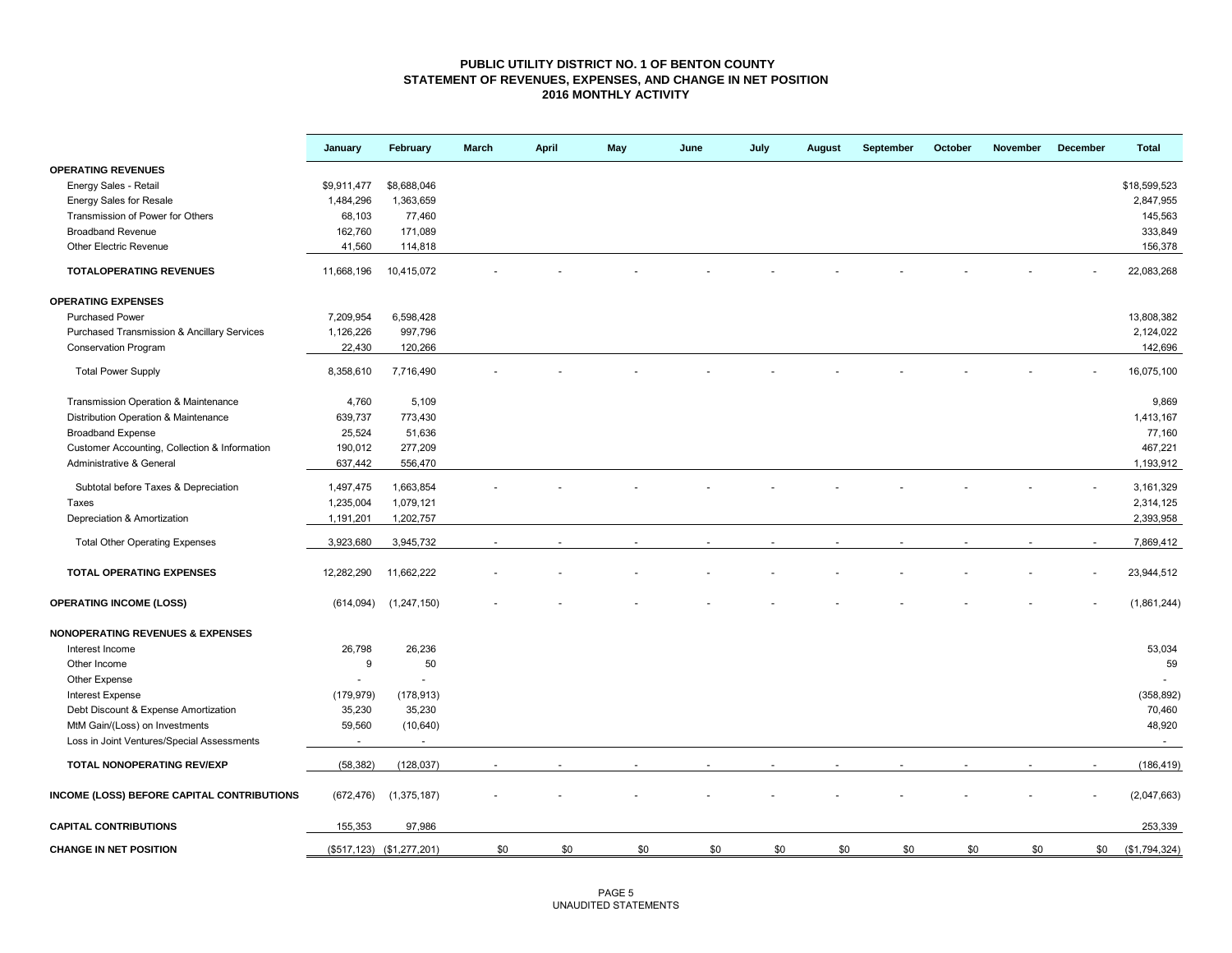#### **PUBLIC UTILITY DISTRICT NO. 1 OF BENTON COUNTY COMPARATIVE STATEMENT OF NET POSITION ASSETS AND DEFERRED OUTFLOWS OF RESOURCES**

|                                                           |                 |                 | Increase/(Decrease) |         |
|-----------------------------------------------------------|-----------------|-----------------|---------------------|---------|
|                                                           | 2/29/2016       | 2/28/2015       | Amount              | Percent |
| <b>ASSETS</b>                                             |                 |                 |                     |         |
| <b>CURRENT ASSETS</b>                                     |                 |                 |                     |         |
| Cash & Cash Equivalents                                   |                 |                 |                     |         |
| Unrestricted Cash & Cash Equivalents                      | \$28,324,637    | \$38,012,394    | (\$9,687,757)       |         |
| Investments                                               | 3,880,663       | 11,350,833      | (7,470,170)         |         |
| Designated Debt Service Reserve Fund                      | 3,056,020       | 4,000,000       | (943,980)           |         |
| Designated Power Market Voltly                            | 3,300,000       |                 | 3,300,000           |         |
| Designated Special Capital Rsv                            | 5,300,000       |                 | 5,300,000           |         |
| <b>Designated Customer Deposits</b>                       | 1,400,000       |                 | 1,400,000           |         |
| Accounts Receivable, net                                  | 7,613,751       | 7,401,481       | 212,269             |         |
| <b>BPA Prepay Receivable</b>                              | 600,000         | 600,000         |                     |         |
| <b>Accrued Interest Receivable</b>                        | 68,814          | 109,511         | (40, 698)           |         |
| Wholesale Power Receivable                                | 1,327,841       | 1,636,870       | (309, 029)          |         |
| <b>Accrued Unbilled Revenue</b>                           | 3,000,000       | 3,000,000       |                     |         |
| <b>Inventory Materials &amp; Supplies</b>                 | 5,228,566       | 4,744,731       | 483,835             |         |
| Prepaid Expenses & Option Premiums                        | 400,069         | 951,258         | (551, 188)          |         |
| <b>Total Current Assets</b>                               | 63,500,361      | 71,807,078      | (8,306,717)         | $-12%$  |
| <b>NONCURRENT ASSETS</b>                                  |                 |                 |                     |         |
| Restricted Bond Reserve Fund                              | 1,083,997       | 140,017         | 943,980             |         |
| <b>Other Receivables</b>                                  | 95,707          | 93,358          | 2,349               |         |
| <b>Preliminary Surveys</b>                                | 65,000          | 68,629          | (3,629)             |         |
| <b>BPA Prepay Receivable</b>                              | 6,950,000       | 7,550,000       | (600,000)           |         |
| Deferred Purchased Power Costs                            | 9,612,911       | 9,011,220       | 601,691             |         |
| Other Deferred Charges                                    | 0               | 171,991         | (171, 991)          |         |
|                                                           | 17,807,615      | 17,035,215      | 1,372,400           | 5%      |
| <b>Utility Plant</b>                                      |                 |                 |                     |         |
| Land and Intangible Plant                                 | 3,445,216       | 3,387,256       | 57,960              |         |
| <b>Electric Plant in Service</b>                          | 296,272,641     | 287,794,014     | 8,478,627           |         |
| Construction Work in Progress                             | 3,719,436       | 1,829,923       | 1,889,514           |         |
| <b>Accumulated Depreciation</b>                           | (183, 014, 092) | (171, 439, 656) | (11, 574, 436)      |         |
| <b>Net Utility Plant</b>                                  | 120,423,202     | 121,571,537     | (1, 148, 335)       | $-1%$   |
| <b>Total Noncurrent Assets</b>                            | 138,230,817     | 138,606,753     | (375, 935)          | 0%      |
| <b>Total Assets</b>                                       | 201,731,178     | 210,413,830     | (8,682,652)         | -4%     |
| <b>DEFERRED OUTFLOWS OF RESOURCES</b>                     |                 |                 |                     |         |
| Unamortized Loss on Defeased Debt                         | 79,213          | 129,232         | (50,018)            |         |
| <b>Accumulated Pension Deferred Outlflows</b>             | 1,303,577       | 608,285         | 695,292             |         |
| Accumulated Decrease in Fair Value of Hedging Derivatives | 2,289,751       | 1,198,882       | 1,090,869           |         |
| <b>Total Deferred Outflows of Resources</b>               | 3,672,541       | 1,936,399       | 1,736,142           |         |
| TOTAL ASSETS & DEFERRED OUTFLOWS OF RESOURCES             | \$205,403,719   | \$212,350,229   | (\$6,946,510)       | -3%     |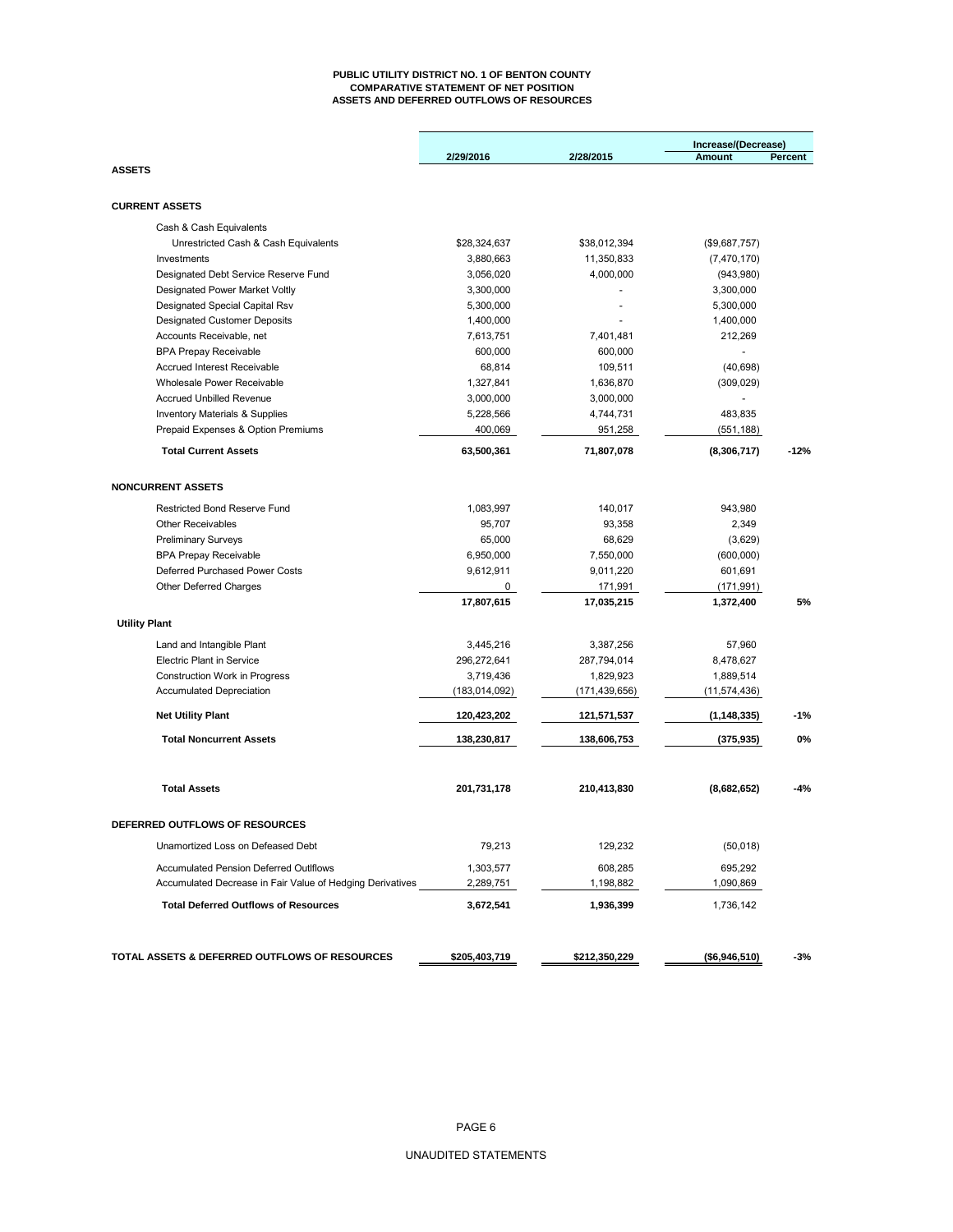#### **PUBLIC UTILITY DISTRICT NO. 1 OF BENTON COUNTY COMPARATIVE STATEMENT OF NET POSITION LIABILITIES AND DEFERRED INFLOWS OF RESOURCES**

|                    |                                                           |               |               | Increase/(Decrease) |         |
|--------------------|-----------------------------------------------------------|---------------|---------------|---------------------|---------|
|                    |                                                           | 2/29/2016     | 2/28/2015     | <b>Amount</b>       | Percent |
| <b>LIABILITIES</b> |                                                           |               |               |                     |         |
|                    | <b>CURRENT LIABILITIES</b>                                |               |               |                     |         |
|                    |                                                           |               |               |                     |         |
|                    | <b>Warrants Outstanding</b>                               | \$270,987     | \$698,848     | (\$427,861)         |         |
|                    | <b>Accounts Payable</b>                                   | 7,921,285     | 8,236,260     | (314, 975)          |         |
|                    | <b>Customer Deposits</b>                                  | 1,417,306     | 1,432,197     | (14, 892)           |         |
|                    | <b>Accrued Taxes Payable</b>                              | 3,674,882     | 3,655,568     | 19,314              |         |
|                    | Other Current & Accrued Liabilities                       | 1,548,199     | 1,477,207     | 70,992              |         |
|                    | <b>Accrued Interest Payable</b>                           | 762,905       | 795,963       | (33,058)            |         |
|                    | Revenue Bonds, Current Portion                            | 2,920,000     | 3,035,000     | (115,000)           |         |
|                    | <b>Total Current Liabilities</b>                          | 18,515,564    | 19,331,044    | (815, 479)          | -4%     |
|                    | <b>NONCURRENT LIABILITIES</b>                             |               |               |                     |         |
|                    | 2005 Bond Issue                                           |               | 760,000       | (760,000)           |         |
|                    | 2010 Bond Issue                                           | 17,345,000    | 17,345,000    |                     |         |
|                    | 2011 Bond Issue                                           | 29,470,000    | 32,460,000    | (2,990,000)         |         |
|                    | Unamortized Premium & Discount                            | 3,025,402     | 3,493,663     | (468, 262)          |         |
|                    | Pension Liability                                         | 11,212,267    | 9,214,032     | 1,998,235           |         |
|                    | Deferred Revenue                                          | 533,214       | 409,563       | 123,651             |         |
|                    | <b>BPA Prepay Incentive Credit</b>                        | 2,029,169     | 2,190,425     | (161, 256)          |         |
|                    | <b>Other Liabilities</b>                                  | 4,188,560     | 2,999,348     | 1,189,212           |         |
|                    |                                                           |               |               |                     |         |
|                    | <b>Total Noncurrent Liabilities</b>                       | 67,803,612    | 68,872,032    | (1,068,420)         | $-2%$   |
|                    | <b>Total Liabilities</b>                                  | 86,319,176    | 88,203,076    | (1,883,900)         | $-2%$   |
|                    | DEFERRED INFLOWS OF RESOURCES                             |               |               |                     |         |
| 253.15             | <b>Accumulated Pension Deferred Inflows</b>               | 1,754,229     | 3,794,511     | (2,040,282)         |         |
| 253.25             | Accumulated Increase in Fair Value of Hedging Derivatives | 2,816,244     | 1,636,152     | 1,180,091           |         |
|                    | <b>Total Deferred Inflows of Resources</b>                | 4,570,473     | 5,430,663     | (860, 191)          | $-16%$  |
|                    |                                                           |               |               |                     |         |
|                    | <b>NET POSITION</b>                                       |               |               |                     |         |
|                    | Net Investment in Capital Assets                          | 67,742,014    | 64,607,105    | 3,134,908           |         |
|                    | <b>Restricted for Debt Service</b>                        | 1,083,997     | 140,017       | 943,980             |         |
|                    | Unrestricted                                              | 45,688,060    | 53,969,367    | (8, 281, 308)       |         |
|                    | <b>Total Net Position</b>                                 | 114,514,070   | 118,716,490   | (4,202,420)         | $-4%$   |
|                    | TOTAL NET POSITION, LIABILITIES AND                       |               |               |                     |         |
|                    | DEFERRED INFLOWS OF RESOURCES                             | \$205,403,719 | \$212,350,229 | (\$6,946,510)       | -3%     |
|                    |                                                           |               |               |                     |         |
|                    | <b>CURRENT RATIO:</b>                                     | 3.43:1        | 3.71:1        |                     |         |
|                    | (Current Assets / Current Liabilities)                    |               |               |                     |         |
|                    | <b>WORKING CAPITAL:</b>                                   |               |               |                     |         |
|                    | (Current Assets less Current Liabilities)                 | \$44,984,796  | \$52,476,034  | (\$7,491,238)       | $-14%$  |
|                    |                                                           |               |               |                     |         |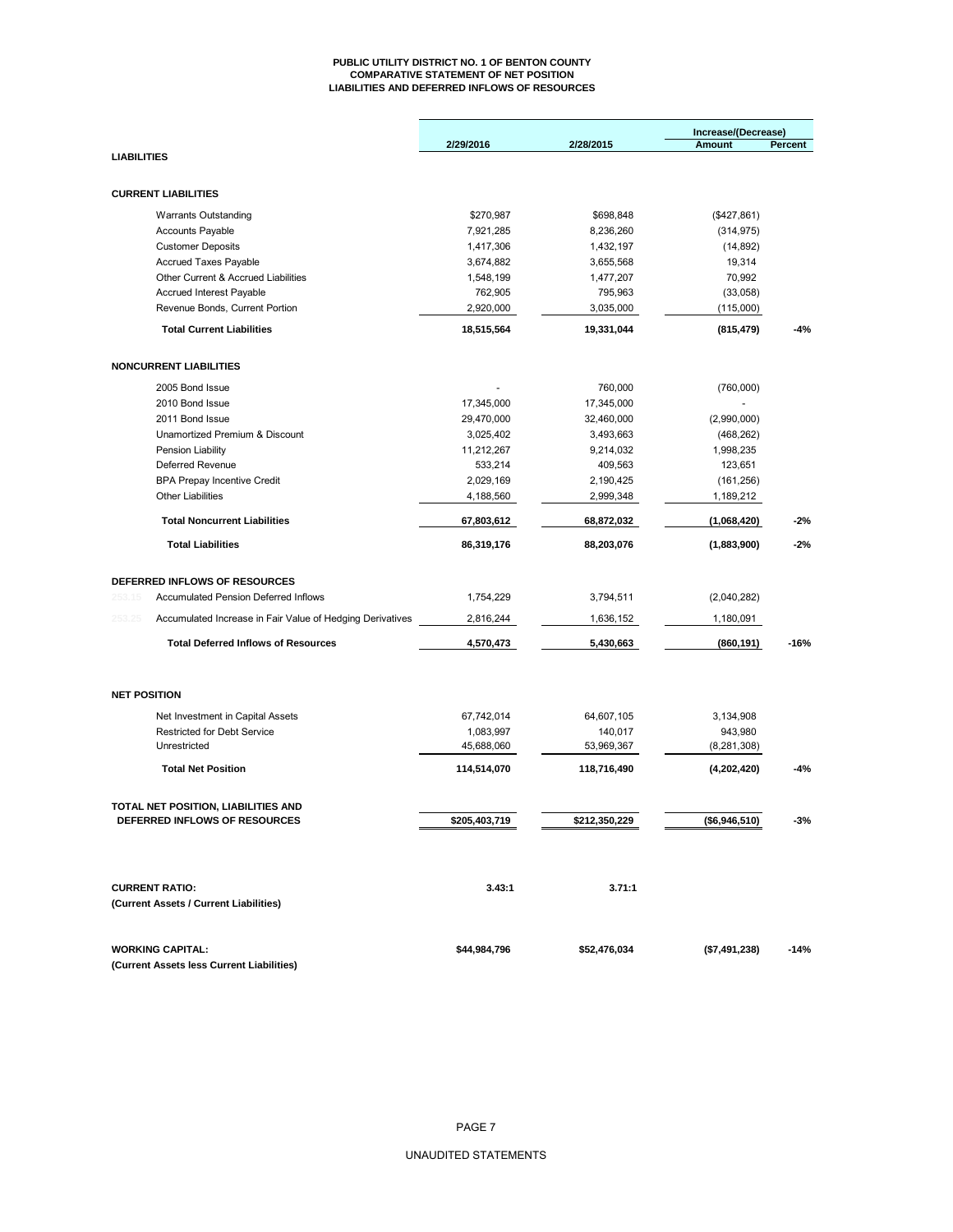#### **PUBLIC UTILITY DISTRICT NO. 1 OF BENTON COUNTY ENERGY STATISTICAL DATA CURRENT MONTH**

|                                                                               | 2/29/2016                 |                           |            | 2/28/2015                 |                 |
|-------------------------------------------------------------------------------|---------------------------|---------------------------|------------|---------------------------|-----------------|
|                                                                               |                           |                           | <b>PCT</b> |                           | <b>PCT</b>      |
|                                                                               | <b>ACTUAL</b>             | <b>BUDGET</b>             | <b>VAR</b> | <b>ACTUAL</b>             | <b>VAR</b>      |
| <b>ENERGY SALES RETAIL - REVENUE</b><br>Residential                           | \$5,577,959               | \$6,278,442               | $-11%$     | \$5,257,049               | 6%              |
| <b>Small General Service</b>                                                  | 729,755                   | 778,667                   | $-6%$      | 700,073                   | 4%              |
| <b>Medium General Service</b>                                                 | 1,031,566                 | 1,054,463                 | $-2%$      | 1,025,333                 | 1%              |
| Large General Service                                                         | 1,089,030                 | 1,107,722                 | $-2%$      | 1,060,622                 | 3%              |
| Large Industrial                                                              | 260,418                   | 274,154                   | $-5%$      | 259,704                   | 0%              |
| Small Irrigation                                                              | 13                        |                           | n/a        | 140                       | $-91%$          |
| Large Irrigation                                                              | 33,622                    | 34,138                    | $-2%$      | 25,447                    | 32%             |
| <b>Street Lights</b>                                                          | 17,874                    | 16,959                    | 5%         | 17,160                    | 4%              |
| Security Lights                                                               | 21,348                    | 22,083                    | $-3%$      | 20,356                    | 5%              |
| <b>Unmetered Accounts</b>                                                     | 15,594                    | 15,594                    | 0%         | 14,090                    | 11%             |
| <b>Billed Revenues Before Taxes</b>                                           | \$8,777,180               | \$9,582,222               | -8%        | \$8,379,974               | 5%              |
| <b>City Occupation Taxes</b>                                                  | 523,866                   | 572,170                   | $-8%$      | 499,549                   | 5%              |
| Bad Debt Expense (reduced from 0.2% to 0.18% of retail sales in January 2015) | (13,000)                  | (27, 718)                 | $-53%$     | (17,000)                  | $-24%$          |
| <b>Unbilled Revenue</b>                                                       | (600, 000)                | (600, 000)                | 0%         | (900,000)                 | $-33%$          |
| <b>TOTAL SALES - REVENUE</b>                                                  | \$8,688,046               | \$9,526,674               | -9%        | \$7,962,524               | 9%              |
| <b>ENERGY SALES RETAIL - kWh</b>                                              |                           |                           |            |                           |                 |
| Residential                                                                   | 72,255,049                |                           | $-13%$     |                           | 2%              |
| <b>Small General Service</b>                                                  | 10,615,824                | 83,334,031<br>11,533,529  | $-8%$      | 70,842,807<br>10,444,066  | 2%              |
| <b>Medium General Service</b>                                                 | 15,129,401                | 15,539,844                | $-3%$      | 15,058,182                | 0%              |
| Large General Service                                                         | 17,545,840                | 17,996,411                | $-3%$      | 17,212,717                | 2%              |
| Large Industrial                                                              | 5,306,745                 | 5,639,009                 | $-6%$      | 5,394,485                 | $-2%$           |
| Small Irrigation                                                              | 181                       | 3                         | >200%      | 9                         | >200%           |
| Large Irrigation                                                              | 379,179                   | 501,325                   | $-24%$     | 210,554                   | 80%             |
| <b>Street Lights</b>                                                          | 224,878                   | 250,354                   | $-10%$     | 225,624                   | 0%              |
| Security Lights                                                               | 113,196                   | 108,690                   | 4%         | 114,408                   | $-1%$           |
| <b>Unmetered Accounts</b>                                                     | 257,045                   | 246,747                   | 4%         | 249,106                   | 3%              |
| <b>TOTAL kWh BILLED</b>                                                       | 121,827,338               | 135,149,943               | -10%       | 119,751,958               | 2%              |
|                                                                               |                           |                           |            |                           |                 |
| <b>NET POWER COST</b>                                                         |                           |                           |            |                           |                 |
| <b>BPA Power Costs</b>                                                        |                           |                           |            |                           |                 |
| Slice                                                                         | \$2,825,681               | \$2,825,683               | 0%         | \$2,687,251               | 5%              |
| <b>Block</b><br>Subtotal                                                      | 2,254,181                 | 2,254,186                 | 0%<br>0%   | 1,994,100                 | 13%<br>9%       |
| <b>Other Power Purchases</b>                                                  | 5,079,862<br>516,750      | 5,079,869<br>1,336,231    | $-61%$     | 4,681,351<br>741,288      | $-30%$          |
| Frederickson                                                                  | 1,001,816                 | 776,642                   | 29%        | 628,689                   | 59%             |
| Transmission                                                                  | 761,745                   | 758,503                   | 0%         | 744,910                   | 2%              |
| Ancillary                                                                     | 236,051                   | 325,204                   | -27%       | 315,585                   | $-25%$          |
| <b>Conservation Program</b>                                                   | 120,266                   | 11,893                    | >200%      | 78,171                    | 54%             |
| <b>Gross Power Costs</b>                                                      | 7,716,490                 | 8,288,342                 | $-7%$      | 7,189,994                 | 7%              |
| Less Sales for Resale-Energy                                                  | (1,343,939)               | (979, 578)                | 37%        | (1,884,254)               | $-29%$          |
| Less Sales for Resale-Gas                                                     | (19, 720)                 |                           | n/a        |                           | n/a             |
| Less Transmission of Power for Others                                         | (77, 460)                 | (112, 797)                | -31%       | (65, 156)                 | 19%             |
| <b>NET POWER COSTS</b>                                                        | \$6,275,371               | \$7,195,967               | $-13%$     | \$5,240,584               | 20%             |
|                                                                               |                           |                           |            |                           |                 |
| <b>NET POWER - kWh</b>                                                        |                           |                           |            |                           |                 |
| <b>BPA Power Costs</b>                                                        |                           |                           |            |                           |                 |
| Slice                                                                         | 89,879,000                | 72,626,000                | 24%        | 116,291,000               | $-23%$          |
| <b>Block</b><br>Subtotal                                                      | 59,865,000<br>149,744,000 | 59,864,896<br>132,490,896 | 0%<br>13%  | 61,309,000<br>177,600,000 | $-2%$<br>$-16%$ |
| <b>Other Power Purchases</b>                                                  | 10,252,000                | 8,916,258                 | 15%        | 20,021,000                | -49%            |
| Frederickson                                                                  | 10,795,000                |                           | n/a        |                           | n/a             |
| Gross Power kWh                                                               | 170,791,000               | 141,407,154               | 21%        | 197,621,000               | $-14%$          |
| Less Sales for Resale                                                         | (60, 162, 000)            | (16, 880, 000)            | >200%      | (91,046,000)              | $-34%$          |
| Less Transmission Losses/Imbalance                                            | (1,527,000)               | (1,525,925)               | 0%         | (2,870,000)               | $-47%$          |
| <b>NET POWER - kWh</b>                                                        | 109,102,000               | 123,001,229               | $-11%$     | 103,705,000               | 5%              |
|                                                                               |                           |                           |            |                           |                 |
| <b>COST PER MWh: (dollars)</b>                                                |                           |                           |            |                           |                 |
| Gross Power Cost (average)                                                    | \$45.18                   | \$58.61                   | $-23%$     | \$36.38                   | 24%             |
| Net Power Cost                                                                | \$57.52                   | \$58.50                   | $-2%$      | \$50.53                   | 14%             |
| <b>BPA Power Cost</b>                                                         | \$33.92                   | \$38.34                   | $-12%$     | \$26.36                   | 29%             |
| Sales for Resale                                                              | \$22.34                   | \$0.00                    | n/a        | \$20.70                   | 8%              |
| <b>ACTIVE SERVICE AGREEMENTS:</b>                                             |                           |                           |            |                           |                 |
| Residential                                                                   | 42,825                    |                           |            | 42,106                    | 2%              |
| <b>Small General Service</b>                                                  | 4,883                     |                           |            | 4,781                     | 2%              |
| <b>Medium General Service</b>                                                 | 761                       |                           |            | 754                       | 1%              |
| Large General Service                                                         | 154                       |                           |            | 149                       | 3%              |
| Large Industrial                                                              | 5                         |                           |            | 3                         | 67%             |
| Small Irrigation                                                              | 554                       |                           |            | 558                       | $-1%$           |
| Large Irrigation                                                              | 231                       |                           |            | 228                       | 1%              |
| <b>Street Lights</b>                                                          | 9                         |                           |            | 9                         | 0%              |
| <b>Security Lights</b>                                                        | 1,478                     |                           |            | 1,488                     | $-1%$           |
| <b>Unmetered Accounts</b>                                                     | 364                       |                           |            | 361                       | 1%              |
| <b>TOTAL</b>                                                                  | 51,264                    |                           |            | 50,437                    | 2%              |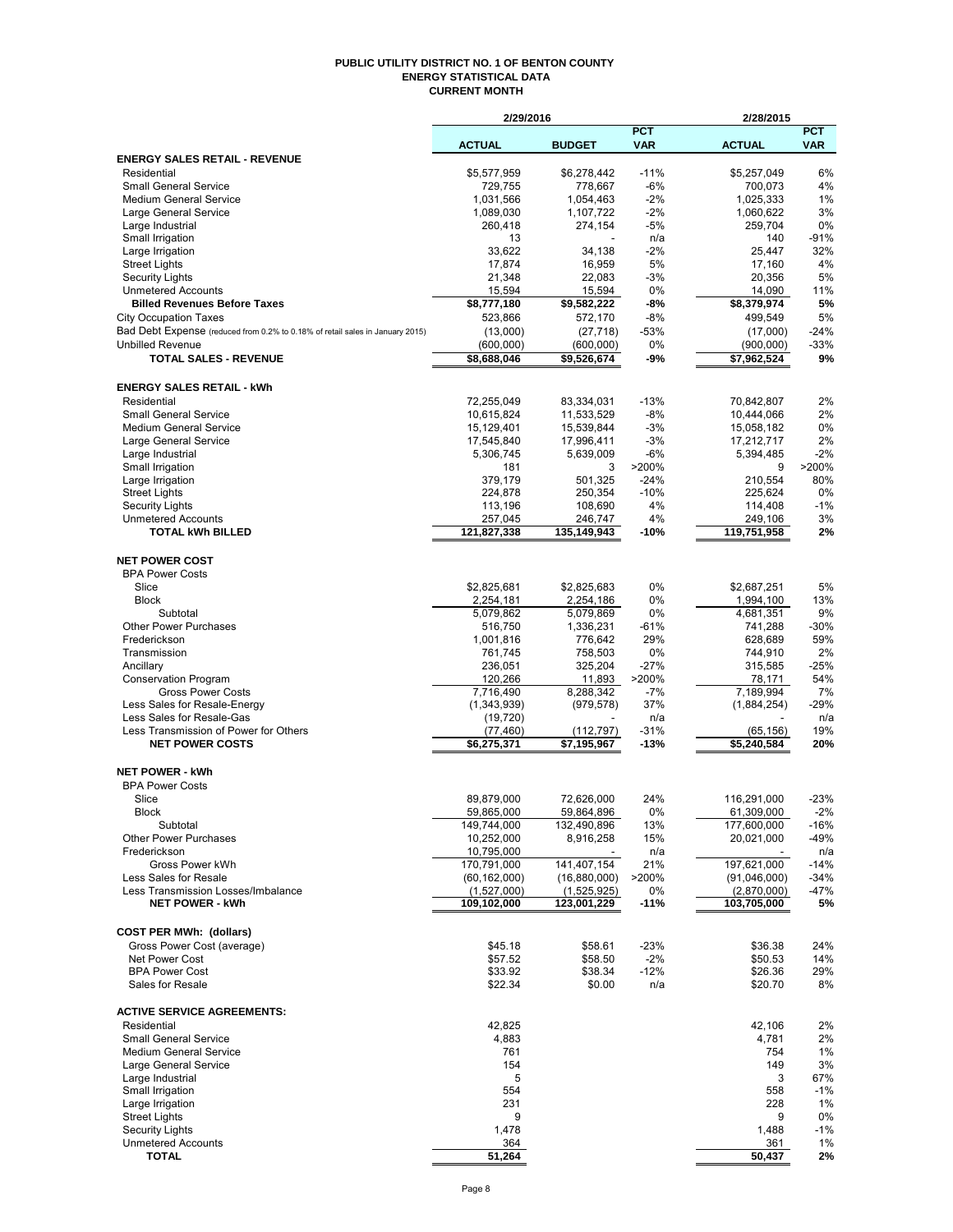### **PUBLIC UTILITY DISTRICT NO. 1 OF BENTON COUNTY ENERGY STATISTICAL DATA YEAR TO DATE**

|                                                                               | 2/29/2016                |                            | 2/28/2015                |                            |                          |
|-------------------------------------------------------------------------------|--------------------------|----------------------------|--------------------------|----------------------------|--------------------------|
|                                                                               | <b>ACTUAL</b>            | <b>BUDGET</b>              | <b>PCT</b><br><b>VAR</b> | <b>ACTUAL</b>              | <b>PCT</b><br><b>VAR</b> |
| <b>ENERGY SALES RETAIL - REVENUE</b>                                          |                          |                            |                          |                            |                          |
| Residential                                                                   | \$12,358,117             | \$13,091,714               | $-6%$                    | \$11,268,848               | 10%                      |
| <b>Small General Service</b>                                                  | 1,534,635                | 1,595,681                  | $-4%$                    | 1,456,261                  | 5%                       |
| <b>Medium General Service</b>                                                 | 2,125,127                | 2,194,870                  | $-3%$                    | 2,094,612                  | 1%                       |
| Large General Service                                                         | 2,209,902                | 2,289,313                  | -3%                      | 2,156,830                  | 2%                       |
| Large Industrial                                                              | 534,939                  | 573,035                    | $-7%$                    | 529,184                    | 1%                       |
| Small Irrigation<br>Large Irrigation                                          | 14<br>39,727             | 5<br>50,733                | 183%<br>$-22%$           | 140<br>34,120              | $-90%$<br>16%            |
| <b>Street Lights</b>                                                          | 35,806                   | 33,918                     | 6%                       | 34,317                     | 4%                       |
| <b>Security Lights</b>                                                        | 43.024                   | 44,166                     | $-3%$                    | 40,742                     | 6%                       |
| <b>Unmetered Accounts</b>                                                     | 31,189                   | 31,165                     | 0%                       | 28,180                     | 11%                      |
| <b>Billed Revenues Before Taxes</b>                                           | \$18,912,479             | \$19,904,600               | -5%                      | \$17,643,234               | 7%                       |
| <b>City Occupation Taxes</b>                                                  | 1,120,045                | 1,189,562                  | $-6%$                    | 1,041,839                  | 8%                       |
| Bad Debt Expense (reduced from 0.2% to 0.18% of retail sales in January 2015) | (33,000)                 | (56, 895)                  | $-42%$                   | (35,000)                   | $-6%$                    |
| <b>Unbilled Revenue</b><br><b>TOTAL SALES - REVENUE</b>                       | (1,400,000)              | (1,400,000)                | 0%<br>-5%                | (800,000)<br>\$17,850,073  | 75%<br>4%                |
|                                                                               | \$18,599,524             | \$19,637,267               |                          |                            |                          |
| <b>ENERGY SALES RETAIL - kWh</b>                                              |                          |                            |                          |                            |                          |
| Residential                                                                   | 162,189,523              | 173,519,688                | $-7%$                    | 152,596,058                | 6%                       |
| <b>Small General Service</b>                                                  | 22,481,169               | 23,569,643                 | $-5%$                    | 21,717,713                 | 4%                       |
| <b>Medium General Service</b>                                                 | 31,162,085               | 31,820,510                 | $-2%$                    | 30,778,173                 | 1%                       |
| Large General Service                                                         | 35,734,440               | 36, 185, 856               | $-1%$                    | 35,101,628                 | 2%                       |
| Large Industrial                                                              | 11,050,051               | 11,906,370                 | $-7%$                    | 10,991,980                 | 1%                       |
| Small Irrigation                                                              | 201                      | 67                         | 200%                     | 9                          | >200%                    |
| Large Irrigation                                                              | 600.491                  | 837,121                    | $-28%$                   | 425,086                    | 41%                      |
| <b>Street Lights</b>                                                          | 449,902                  | 500.709                    | $-10%$                   | 451,248                    | 0%                       |
| <b>Security Lights</b><br><b>Unmetered Accounts</b>                           | 226,469<br>514,090       | 217,353<br>493,116         | 4%<br>4%                 | 228,859<br>498,212         | $-1%$<br>3%              |
| <b>TOTAL kWh BILLED</b>                                                       | 264,408,421              | 279.050.433                | -5%                      | 252,788,966                | 5%                       |
|                                                                               |                          |                            |                          |                            |                          |
| <b>NET POWER COST</b>                                                         |                          |                            |                          |                            |                          |
| <b>BPA Power Costs</b>                                                        |                          |                            |                          |                            |                          |
| Slice                                                                         | \$5,651,362              | \$5,651,366                | 0%                       | \$5,374,502                | 5%                       |
| <b>Block</b>                                                                  | 4,854,977                | 4,854,995                  | 0%                       | 4,119,891                  | 18%                      |
| Subtotal                                                                      | 10,506,339               | 10,506,361                 | 0%                       | 9,494,393                  | 11%                      |
| Other Power Purchases<br>Frederickson                                         | 954,547                  | 2,705,631                  | $-65%$<br>$-2%$          | 1,640,948                  | $-42%$<br>89%            |
| Transmission                                                                  | 2,347,496<br>1,524,146   | 2,404,236<br>1,517,006     | 0%                       | 1,245,020<br>1,485,583     | 3%                       |
| Ancillary                                                                     | 599,876                  | 674,974                    | $-11%$                   | 698,949                    | $-14%$                   |
| Generation                                                                    |                          |                            | n/a                      |                            | n/a                      |
| <b>Conservation Program</b>                                                   | 142,696                  | 23,786                     | >200%                    | 92,412                     | 54%                      |
| <b>Gross Power Costs</b>                                                      | 16,075,099               | 17,831,994                 | $-10%$                   | 14,657,305                 | 10%                      |
| Less Sales for Resale-Energy                                                  | (2,816,455)              | (3,277,894)                | $-14%$                   | (4,075,548)                | $-31%$                   |
| Less Sales for Resale-Gas<br>Less Transmission of Power for Others            | (31,500)<br>(145, 563)   | (218, 735)                 | n/a                      |                            | n/a<br>25%               |
| <b>NET POWER COSTS</b>                                                        | \$13,081,582             | \$14,335,365               | $-33%$<br>-9%            | (116, 749)<br>\$10,465,008 | 25%                      |
|                                                                               |                          |                            |                          |                            |                          |
| <b>NET POWER - kWh</b>                                                        |                          |                            |                          |                            |                          |
| <b>BPA Power Costs</b>                                                        |                          |                            |                          |                            |                          |
| Slice                                                                         | 177,699,000              | 150,208,978                | 18%                      | 227,290,000                | $-22%$                   |
| <b>Block</b>                                                                  | 139,685,000              | 139,684,756                | 0%                       | 143,055,000                | $-2%$                    |
| Subtotal                                                                      | 317,384,000              | 289,893,734                | 9%                       | 370,345,000                | $-14%$                   |
| Other Power Purchases<br>Frederickson                                         | 17,639,000<br>37,173,000 | 14, 146, 393<br>37,200,000 | 25%<br>0%                | 47,762,000                 | $-63%$<br>n/a            |
| Gross Power kWh                                                               | 372,196,000              | 341,240,127                | 9%                       | 418,107,000                | $-11%$                   |
| Less Sales for Resale                                                         | (119, 278, 000)          | (46, 387, 407)             | 157%                     | (170, 355, 000)            | $-30%$                   |
| Less Transmission Losses/Imbalance                                            | (1,839,000)              | (4,032,568)                | $-54%$                   | (5,668,000)                | -68%                     |
| <b>NET POWER - kWh</b>                                                        | 251,079,000              | 290,820,152                | -14%                     | 242,084,000                | 4%                       |
|                                                                               |                          |                            |                          |                            |                          |
| <b>COST PER MWh: (dollars)</b>                                                |                          |                            |                          |                            |                          |
| Gross Power Cost (average)                                                    | \$43.19                  | \$52.26                    | $-17%$                   | \$35.06                    | 23%                      |
| Net Power Cost<br><b>BPA Power Cost</b>                                       | \$52.10<br>\$33.10       | \$49.29<br>\$36.24         | 6%<br>$-9%$              | \$43.23<br>\$25.64         | 21%<br>29%               |
| Sales for Resale                                                              | \$23.61                  | \$12.71                    | 86%                      | \$23.92                    | $-1%$                    |
|                                                                               |                          |                            |                          |                            |                          |
| <b>AVERAGE ACTIVE SERVICE AGREEMENTS:</b>                                     |                          |                            |                          |                            |                          |
| Residential                                                                   | 42,791                   |                            |                          | 42,097                     | 2%                       |
| <b>Small General Service</b>                                                  | 4,882                    |                            |                          | 4,781                      | 2%                       |
| <b>Medium General Service</b>                                                 | 762                      |                            |                          | 755                        | 1%                       |
| Large General Service                                                         | 154<br>5                 |                            |                          | 149<br>3                   | 3%<br>67%                |
| Large Industrial<br>Small Irrigation                                          | 556                      |                            |                          | 559                        | -1%                      |
| Large Irrigation                                                              | 232                      |                            |                          | 227                        | 2%                       |
| <b>Street Lights</b>                                                          | 9                        |                            |                          | 9                          | 0%                       |
| <b>Security Lights</b>                                                        | 1,478                    |                            |                          | 1,489                      | $-1%$                    |
| <b>Unmetered Accounts</b>                                                     | 364                      |                            |                          | 361                        | 1%                       |
| <b>TOTAL</b>                                                                  | 51,230                   |                            |                          | 50,428                     | 2%                       |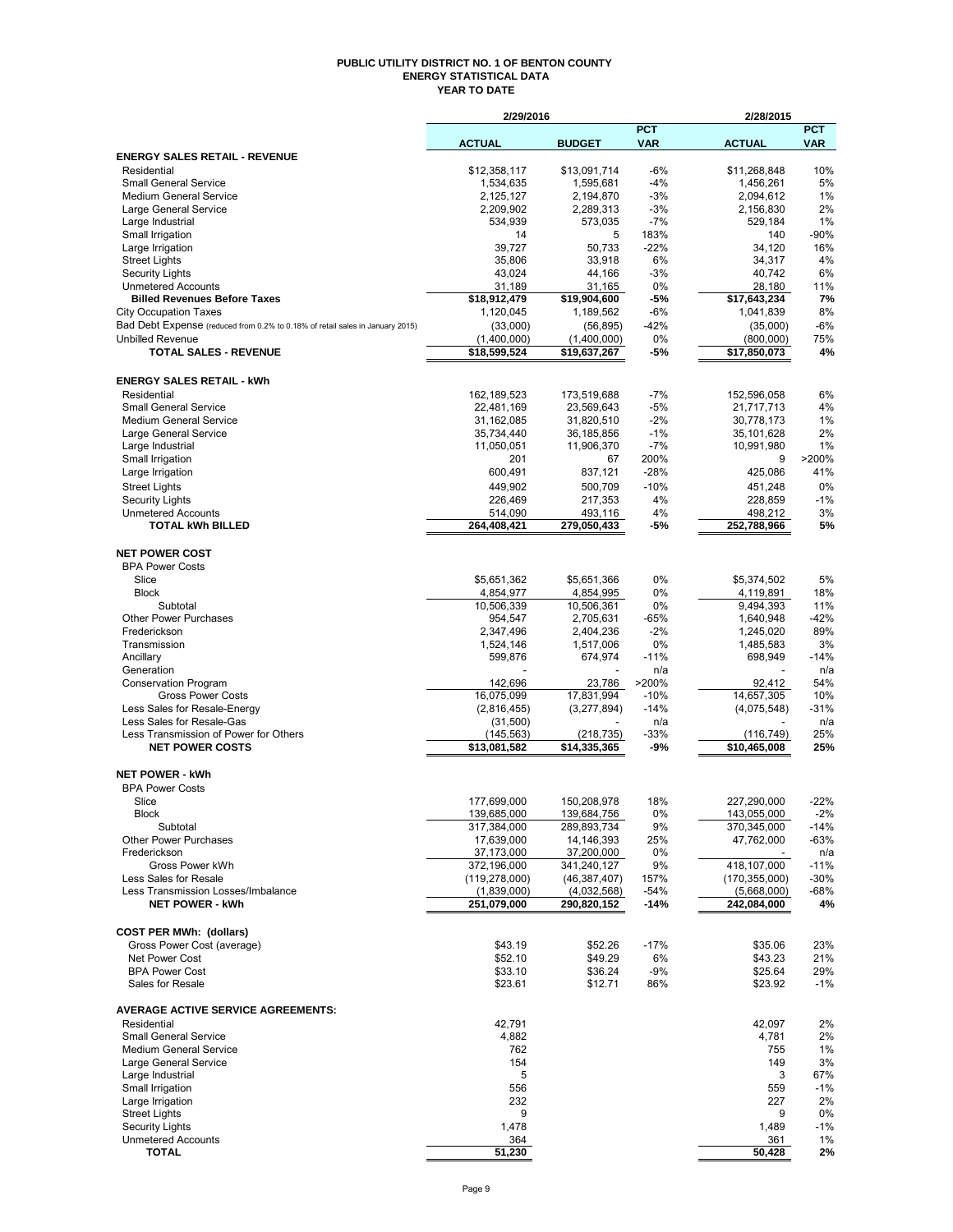#### **PUBLIC UTILITY DISTRICT NO. 1 OF BENTON COUNTY KWH SALES MONTHLY ACTIVITY**

| <b>Residential</b>                                                                                                                                                     | 36,528,055 |            |                |                           |
|------------------------------------------------------------------------------------------------------------------------------------------------------------------------|------------|------------|----------------|---------------------------|
|                                                                                                                                                                        |            |            |                |                           |
| 2012<br>88,212,383<br>80,652,978<br>57,019,446<br>49,435,721<br>40,022,618<br>41,521,205<br>46,830,893<br>57,987,360<br>50,232,442                                     |            | 52,822,005 | 66,753,204     | 668,018,310               |
| 2013<br>85,933,904<br>77,488,047<br>48,071,841<br>41,520,865<br>42,301,535<br>51,932,912<br>59,463,795<br>53,272,213<br>56,513,417                                     | 41,006,176 | 52,879,427 | 87,502,483     | 697,886,615               |
| 2014<br>90,995,045<br>86,856,866<br>61,276,449<br>46,126,349<br>38,751,097<br>43,347,010<br>51,878,664<br>62,101,272<br>49,381,509                                     | 38,520,801 | 51,127,327 | 76,441,442     | 696,803,831               |
| 2015<br>81,753,251<br>70,842,807<br>51,195,817<br>43,964,172<br>38,845,198<br>48,995,659<br>62,750,008<br>58,699,674<br>48,136,350                                     | 37,850,154 | 46,905,821 | 75,565,855     | 665,504,766               |
| 2016<br>89,934,474<br>72,255,049                                                                                                                                       |            |            |                | 162, 189, 523             |
| <b>Small General Service</b>                                                                                                                                           |            |            |                |                           |
| 2012<br>11,620,253<br>11,081,244<br>8,731,569<br>8,613,151<br>9,186,607<br>9,378,977<br>10,247,220<br>11,671,124<br>11,202,911                                         | 8,464,869  | 9,293,606  | 9,929,524      | 119,421,055               |
| 2013<br>11,394,724<br>10,700,711<br>8,862,866<br>8,958,701<br>9,285,161<br>9,833,210<br>11,379,590<br>10,896,923<br>12,097,199                                         | 8,965,721  | 9,306,967  | 11,245,947     | 122,927,720               |
| 2014<br>12,002,884<br>9,247,968<br>10,069,805<br>11,773,687<br>8,838,271<br>8,960,528<br>10,898,332<br>12,390,218<br>11,106,946                                        | 9,214,420  | 9,056,203  | 10,725,578     | 124,284,840               |
| 2015<br>11,273,647<br>10,444,066<br>8,399,963<br>8,630,563<br>9,005,788<br>12,060,700<br>11,955,370<br>10,809,845<br>10,616,996<br>2016<br>11,865,345<br>10,615,824    | 9,065,197  | 8,719,747  | 10,515,898     | 121,497,780<br>22,481,169 |
|                                                                                                                                                                        |            |            |                |                           |
| <b>Medium General Service</b>                                                                                                                                          |            |            |                |                           |
| 2012<br>15,995,754<br>14,843,947<br>12,863,785<br>13,464,357<br>13,553,914<br>14,103,136<br>14,973,817<br>16,437,847<br>16,513,370                                     | 14,079,820 | 14,709,116 | 14,459,816     | 175,998,679               |
| 2013<br>15,375,716<br>14,629,522<br>12,714,807<br>13,158,263<br>13,461,961<br>14,198,240<br>15,233,651<br>16,943,765<br>16, 157, 388                                   | 14,583,038 | 14,990,108 | 15,803,535     | 177,249,994               |
| 2014<br>16,255,765<br>16,174,267<br>13,320,761<br>13,438,288<br>13,403,247<br>14,808,800<br>15,526,971<br>17, 145, 841<br>15,985,439                                   | 15,533,136 | 14,950,232 | 15,501,055     | 182,043,802               |
| 2015<br>15,719,991<br>15,058,182<br>13,124,396<br>13,611,242<br>14,078,883<br>15,970,931<br>16,957,563<br>16,576,440<br>15,990,572<br>2016<br>16,032,684<br>15,129,401 | 15,576,154 | 14,732,964 | 15,213,004     | 182,610,322<br>31,162,085 |
| <b>Large General Service</b>                                                                                                                                           |            |            |                |                           |
| 2012<br>17,752,480<br>17,246,280<br>15,614,938<br>17,276,652<br>17,948,285<br>17,269,044<br>17,262,035<br>20,169,040<br>19,875,000                                     | 19,266,300 | 20,172,401 | 17,524,790     | 217, 377, 245             |
| 2013<br>20,956,543<br>18,363,206<br>16,370,904<br>16,064,720<br>17,280,008<br>17,300,043<br>17,480,703<br>18,704,243<br>20,230,220                                     | 19,362,880 | 19,518,760 | 17,683,240     | 219,315,470               |
| 2014<br>18,004,500<br>18,043,140<br>16,529,440<br>16,641,080<br>17,175,060<br>18,408,820<br>19,689,940<br>21,264,420<br>21,006,340                                     | 21,502,220 | 19,841,340 | 18,573,000     | 226,679,300               |
| 2015<br>17,888,911<br>17,212,717<br>16,213,065<br>17,278,183<br>17,939,803<br>19,595,384<br>20,935,183<br>20,741,663<br>21,305,140                                     | 20,558,020 | 18,687,460 | 17,819,400     | 226, 174, 929             |
| 2016<br>18,188,600<br>17,545,840                                                                                                                                       |            |            |                | 35,734,440                |
| Large Industrial                                                                                                                                                       |            |            |                |                           |
| 2012<br>6,484,220<br>6,243,370<br>6,036,840<br>5,463,635<br>5,815,140<br>6,333,690<br>4,362,805<br>5,701,260<br>5,596,185                                              | 6,313,930  | 6,307,555  | 5,916,535      | 70,575,165                |
| 2013<br>6,303,530<br>5,690,550<br>5,970,720<br>6,363,470<br>6,331,645<br>6,273,940<br>6,074,935<br>6,052,520<br>3,037,994                                              | 6,374,590  | 4,922,960  | 6,405,925      | 69,802,779                |
| 2014<br>6,203,055<br>5,695,020<br>5,917,690<br>6,227,320<br>6,258,875<br>5,080,145<br>6,141,110<br>6,005,800<br>6,111,425                                              | 6,181,005  | 6,125,825  | 5,922,215      | 71,869,485                |
| 2015<br>5,597,495<br>5,394,485<br>5,337,365<br>5,784,330<br>5,632,340<br>5,678,570<br>4,981,620<br>6,171,695<br>5,623,820<br>2016<br>5,743,306<br>5,306,745            | 5,598,540  | 5,408,760  | 5,732,865      | 66,941,885<br>11,050,051  |
|                                                                                                                                                                        |            |            |                |                           |
| <b>Small Irrigation</b><br>98<br>8<br>300,470<br>947,657<br>2,179,098<br>3,052,837<br>2012<br>2,146,900<br>3,270,042<br>2,207,181                                      | 1,058,286  | 2,284      | $\overline{7}$ | 15, 164, 868              |
| 2013<br>480,748<br>101<br>1,347,003<br>2,288,143<br>2,390,103<br>3,152,789<br>2,941,397<br>1,826,383                                                                   | 742,890    | 41,696     | 30             | 15,211,283                |
| 2014<br>3,475,842<br>566,022<br>1,370,794<br>2,487,573<br>2,926,545<br>2,988,591<br>2,248,398<br>$\overline{a}$                                                        | 1,145,157  | (52)       |                | 17,208,870                |
| 2015<br>9<br>648,290<br>1,481,286<br>2,159,616<br>2,668,782<br>3,213,086<br>3,002,663<br>2,075,784                                                                     | 1,172,302  | 2,846      |                | 16,424,664                |
| 2016<br>20<br>181                                                                                                                                                      |            |            |                | 201                       |
| Large Irrigation                                                                                                                                                       |            |            |                |                           |
| 2012<br>661,067<br>6,815,749<br>22,601,004<br>58,919,819<br>83,415,022<br>37,124,484<br>527,285<br>63,674,660<br>75,956,400                                            | 18,674,352 | 1,931,662  | 271,944        | 370,573,448               |
| 2013<br>259,061<br>415,476<br>10,346,643<br>24,726,514<br>62,939,428<br>97,242,342<br>27,504,705<br>75,510,554<br>66,591,892                                           | 18,933,975 | 5,069,220  | (2, 131, 722)  | 387,408,088               |
| 2014<br>247,328<br>266,769<br>11,959,400<br>40,053,677<br>68,929,139<br>94,789,557<br>67,085,339<br>102,773,871<br>38,117,908                                          | 27,773,132 | 3,179,515  | 258,931        | 455,434,566               |
| 2015<br>214,532<br>210,554<br>39,362,242<br>14,636,633<br>61,259,905<br>103,842,869<br>98,850,190<br>67,471,445<br>37,832,472                                          | 24,467,386 | 3,414,781  | 214,109        | 451,777,118               |
| 2016<br>221,312<br>379,179                                                                                                                                             |            |            |                | 600,491                   |
| <b>Street Lights</b>                                                                                                                                                   |            |            |                |                           |
| 2012<br>432,872<br>432,872<br>398,337<br>346,935<br>339,628<br>327,569<br>309,982<br>356,249<br>339,628                                                                | 300,873    | 285,170    | 266,257        | 4,136,372                 |
| 229,267<br>229,267<br>229,209<br>229,209<br>2013<br>229,161<br>229,161<br>229,161<br>229,161<br>229,161                                                                | 229,245    | 229,395    | 229,425        | 2,750,822                 |
| 2014<br>229,425<br>229,425<br>229,515<br>225,070<br>224,939<br>225,640<br>225,514<br>229,515<br>225,064                                                                | 225,514    | 225,298    | 225,586        | 2,720,505                 |
| 2015<br>225,624<br>225,624<br>225,624<br>225,672<br>225,672<br>225,672<br>224,880<br>224,880<br>224,928<br>2016<br>225,024<br>224,878                                  | 225,024    | 225,024    | 225,024        | 2,703,648<br>449,902      |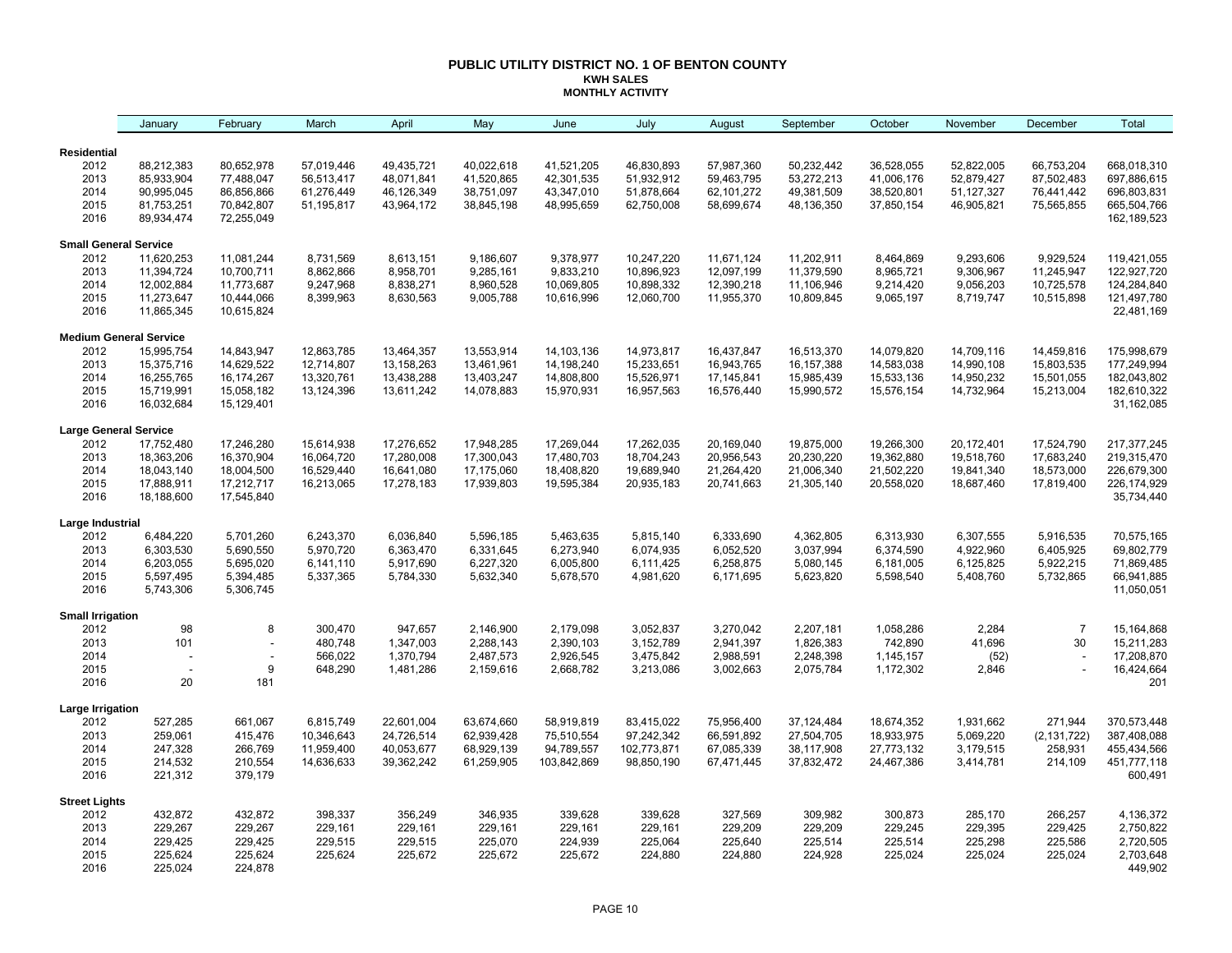#### **PUBLIC UTILITY DISTRICT NO. 1 OF BENTON COUNTY KWH SALES MONTHLY ACTIVITY**

|                        | January     | February    | March       | April       | May         | June        | July        | August      | September     | October     | November    | December    | Total        |
|------------------------|-------------|-------------|-------------|-------------|-------------|-------------|-------------|-------------|---------------|-------------|-------------|-------------|--------------|
| <b>Security Lights</b> |             |             |             |             |             |             |             |             |               |             |             |             |              |
| 2012                   | 90,387      | 90,459      | 90,387      | 90,423      | 90,135      | 90,099      | 90,135      | 90,135      | 90,135        | 90,873      | 90,765      | 89,811      | 1,083,744    |
| 2013                   | 104,964     | 104,964     | 105,351     | 105,258     | 105,222     | 105,163     | 105,163     | 104,948     | 104,561       | 104,346     | 103,807     | 103,678     | 1,257,425    |
| 2014                   | 103,678     | 103,678     | 103,420     | 103,377     | 103,334     | 103,248     | 103,476     | 114,623     | 114,494       | 114,494     | 114,444     | 114,430     | 1,296,696    |
| 2015                   | 114,451     | 114,408     | 114,073     | 113,696     | 113,531     | 113,488     | 113,488     | 113,445     | 113,402       | 113,359     | 113,359     | 113,309     | 1,364,009    |
| 2016                   | 113,273     | 113,196     |             |             |             |             |             |             |               |             |             |             | 226,469      |
| <b>Unmetered</b>       |             |             |             |             |             |             |             |             |               |             |             |             |              |
| 2012                   | 241,464     | 241,464     | 244,466     | 244,466     | 244.466     | 244,472     | 244,472     | 244,472     | 244,472       | 244,472     | 244,472     | 244,472     | 2,927,630    |
| 2013                   | 243,914     | 245,210     | 246,506     | 246,506     | 247,676     | 247,676     | 247,676     | 247,676     | 247,676       | 247,676     | 247,676     | 247,686     | 2,963,554    |
| 2014                   | 247,686     | 247,516     | 247,516     | 247,516     | 248,246     | 248,246     | 248,246     | 249,106     | 249,106       | 249,106     | 249,106     | 249,106     | 2,980,502    |
| 2015                   | 249,106     | 249,106     | 249,106     | 248,919     | 248,919     | 248,919     | 248,919     | 254,930     | 254,845       | 255,749     | 257,045     | 257,045     | 3,022,608    |
| 2016                   | 257,045     | 257,045     |             |             |             |             |             |             |               |             |             |             | 514,090      |
| <b>Total</b>           |             |             |             |             |             |             |             |             |               |             |             |             |              |
| 2012                   | 141,357,196 | 130,951,579 | 108,322,517 | 119,066,520 | 152,810,705 | 149,509,113 | 182,271,199 | 192,487,679 | 142, 162, 782 | 105,021,830 | 105,859,036 | 115,456,360 | ,645,276,516 |
| 2013                   | 138,208,387 | 125,874,651 | 111,534,939 | 120,486,725 | 153,709,305 | 168,570,285 | 203,819,795 | 185,628,944 | 133,989,939   | 110,550,537 | 107,310,016 | 137,090,227 | .696,773,750 |
| 2014                   | 144,328,006 | 139,351,728 | 119,621,601 | 132,966,557 | 156,510,614 | 190,932,770 | 210,931,831 | 189,823,925 | 143,515,799   | 120,458,985 | 104,869,238 | 128,011,343 | ,781,322,397 |
| 2015                   | 133,037,008 | 119,751,958 | 110,144,332 | 130,700,305 | 149,509,655 | 207,957,270 | 220,335,637 | 185,212,205 | 142,367,158   | 114,881,885 | 98,467,807  | 125,656,509 | ,738,021,729 |
| 2016                   | 142,581,083 | 121,827,338 |             |             |             |             |             |             |               |             |             | ٠           | 264,408,421  |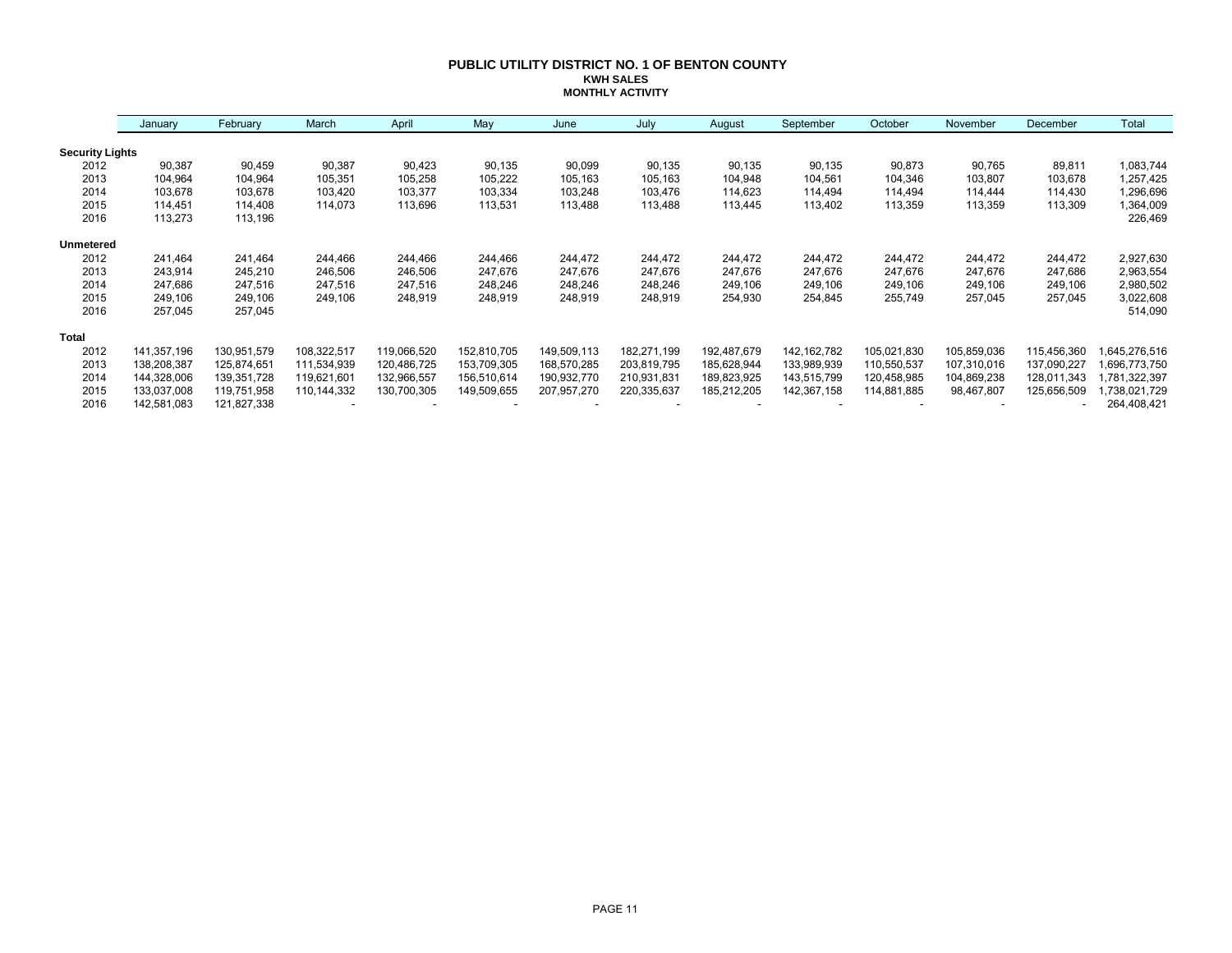## **PUBLIC UTILITY DISTRICT NO. 1 OF BENTON COUNTY CAPITAL ADDITIONS AND RETIREMENTS CURRENT MONTH**

|                                         | <b>BALANCE</b> |                          |                          | <b>BALANCE</b> |
|-----------------------------------------|----------------|--------------------------|--------------------------|----------------|
|                                         | 1/31/2016      | <b>ADDITIONS</b>         | <b>RETIREMENTS</b>       | 2/29/2016      |
| <b>INTANGIBLE PLANT:</b>                |                |                          |                          |                |
| Organizations                           | \$28,379       | \$0                      | \$0                      | \$28,379       |
| Franchises & Consents                   | 10,022         |                          |                          | 10,022         |
| Miscellaneous & Intangible Plant        | 29,078         | $\overline{\phantom{a}}$ | $\overline{\phantom{a}}$ | 29,078         |
| <b>TOTAL</b>                            | 67,480         | $\blacksquare$           |                          | 67,480         |
| <b>GENERATION PLANT:</b>                |                |                          |                          |                |
| Land & Land Rights                      |                |                          |                          |                |
| Structures & Improvements               | 1,141,911      |                          |                          | 1,141,911      |
| Fuel Holders & Accessories              |                |                          |                          |                |
| <b>Other Electric Generation</b>        | 261,940        |                          |                          | 261,940        |
| <b>Accessory Electric Equipment</b>     |                |                          |                          |                |
| Miscellaneous Power Plant Equipment     |                |                          |                          |                |
| <b>TOTAL</b>                            | 1,403,851      | $\blacksquare$           |                          | 1,403,851      |
| <b>TRANSMISSION PLANT:</b>              |                |                          |                          |                |
| Land & Land Rights                      | 156,400        |                          |                          | 156,400        |
| Clearing Land & Right Of Ways           | 25,544         |                          |                          | 25,544         |
| <b>Transmission Station Equipment</b>   | 832,047        |                          |                          | 832,047        |
| <b>Towers &amp; Fixtures</b>            |                |                          |                          |                |
| Poles & Fixtures                        | 3,976,615      |                          |                          | 3,976,615      |
| <b>Overhead Conductor &amp; Devices</b> | 3,021,163      |                          |                          | 3,021,163      |
| <b>TOTAL</b>                            | 8,011,769      |                          |                          | 8,011,769      |
| <b>DISTRIBUTION PLANT:</b>              |                |                          |                          |                |
| Land & Land Rights                      | 1,648,785      | 27,659                   |                          | 1,676,444      |
| Structures & Improvements               | 295,502        |                          |                          | 295,502        |
| <b>Station Equipment</b>                | 38,584,880     |                          |                          | 38,584,880     |
| Poles, Towers & Fixtures                | 19,152,226     | 19,446                   | (50, 687)                | 19,120,985     |
| Overhead Conductor & Devices            | 12,172,749     | 2,582                    | (44, 280)                | 12,131,052     |
| <b>Underground Conduit</b>              | 32,370,619     | 33,263                   | (1,714)                  | 32,402,168     |
| Underground Conductor & Devices         | 42,319,581     | 65,101                   | (734)                    | 42,383,949     |
| <b>Line Transformers</b>                | 28,668,278     | 222,429                  |                          | 28,890,707     |
| Services-Overhead                       | 2,952,183      | 12,465                   |                          | 2,964,648      |
| Services-Underground                    | 18,727,983     | 43,674                   |                          | 18,771,657     |
| Meters                                  | 10,525,016     | 7,606                    |                          | 10,532,622     |
| Security Lighting                       | 873,992        | 1,923                    | (1,692)                  | 874,223        |
| <b>Street Lighting</b>                  | 760,005        |                          |                          | 760,005        |
| <b>SCADA System</b>                     | 2,069,817      |                          |                          | 2,069,817      |
| <b>TOTAL</b>                            | 211,121,616    | 436,149                  | (99, 107)                | 211,458,658    |
| <b>GENERAL PLANT:</b>                   |                |                          |                          |                |
| Land & Land Rights                      | 1,130,759      |                          |                          | 1,130,759      |
| Structures & Improvements               | 18,252,191     |                          |                          | 18,252,191     |
| Information Systems & Technology        | 16,092,121     | 43,175                   |                          | 16,135,296     |
| <b>Transportation Equipment</b>         | 7,324,428      | 193                      |                          | 7,324,621      |
| <b>Stores Equipment</b>                 | 54,108         |                          |                          | 54,108         |
| Tools, Shop & Garage Equipment          | 454,973        |                          |                          | 454,973        |
| Laboratory Equipment                    | 535,877        |                          |                          | 535,877        |
| <b>Communication Equipment</b>          | 2,402,398      | 200                      |                          | 2,402,598      |
| <b>Broadband Equipment</b>              | 18,666,603     | 1,656                    |                          | 18,668,259     |
| Miscellaneous Equipment                 | 1,168,910      |                          |                          | 1,168,910      |
| <b>Other Capitalized Costs</b>          | 11,826,295     | 82,611                   |                          | 11,908,905     |
| <b>TOTAL</b>                            | 77,908,662     | 127,834                  |                          | 78,036,497     |
| TOTAL ELECTRIC PLANT ACCOUNTS           | 298,513,378    | 563,984                  | (99, 107)                | 298,978,255    |
| <b>PLANT HELD FOR FUTURE USE</b>        | 388,589        |                          |                          | 388,589        |
| <b>CONSTRUCTION WORK IN PROGRESS</b>    | 3,637,547      | 432,903                  |                          | 4,070,450      |
| <b>TOTAL CAPITAL</b>                    | \$302,539,514  | \$996,887                | (\$99,107)               | \$303,437,294  |
|                                         |                |                          |                          |                |

**\$991,194 Budget**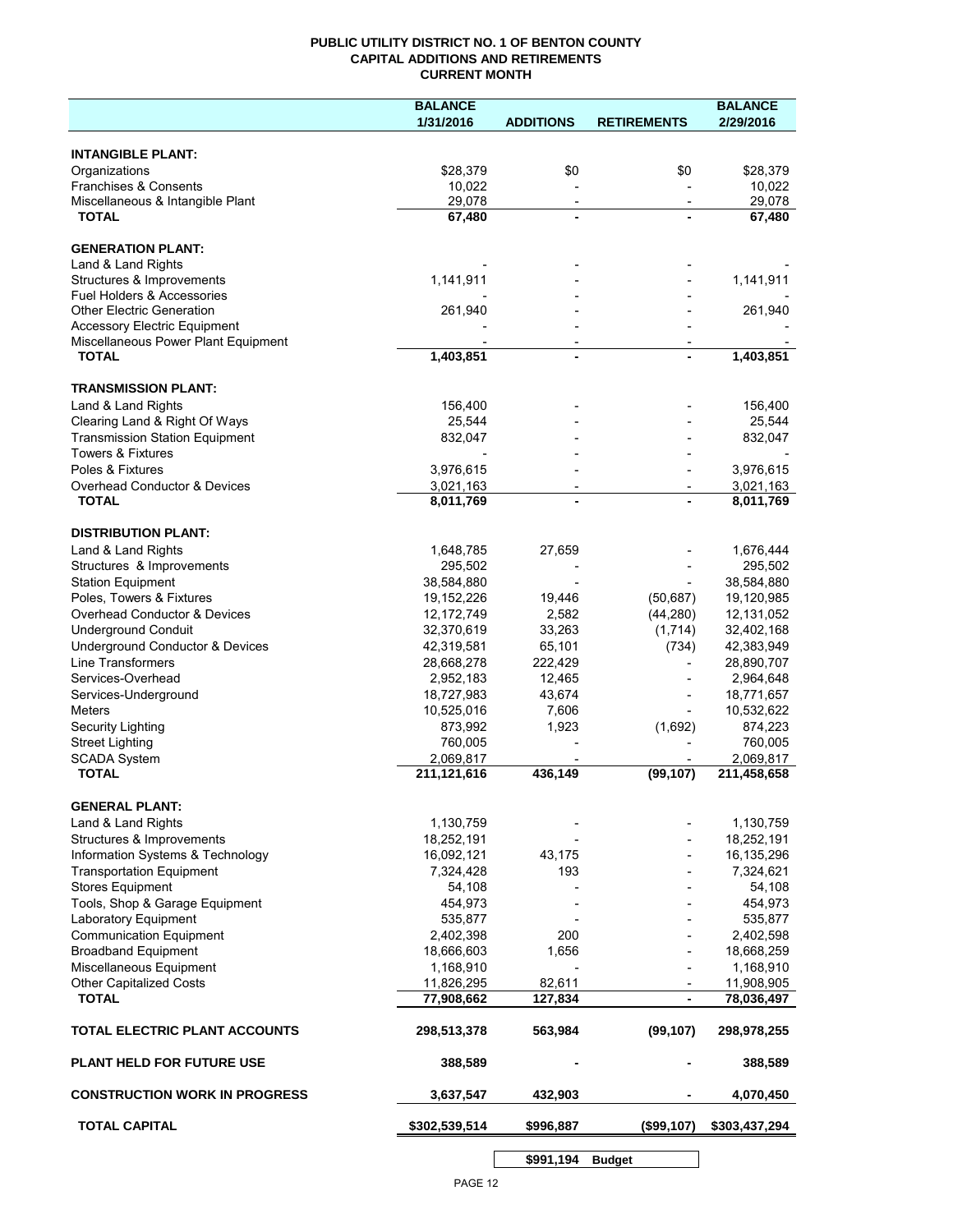## **PUBLIC UTILITY DISTRICT NO. 1 OF BENTON COUNTY CAPITAL ADDITIONS AND RETIREMENTS YEAR TO DATE**

|                                                  | <b>BALANCE</b> |                  |                    | <b>BALANCE</b> |
|--------------------------------------------------|----------------|------------------|--------------------|----------------|
|                                                  | 12/31/2015     | <b>ADDITIONS</b> | <b>RETIREMENTS</b> | 2/29/2016      |
|                                                  |                |                  |                    |                |
| <b>INTANGIBLE PLANT:</b>                         |                |                  |                    |                |
| Organizations                                    | \$28,379       | \$0              | \$0                | \$28,379       |
| Franchises & Consents                            | 10,022         |                  |                    | 10,022         |
| Miscellaneous & Intangible Plant<br><b>TOTAL</b> | 29,078         |                  |                    | 29,078         |
|                                                  | 67,480         |                  |                    | 67,480         |
| <b>GENERATION PLANT:</b>                         |                |                  |                    |                |
| Land & Land Rights                               |                |                  |                    |                |
| Structures & Improvements                        | 1,141,911      |                  |                    | 1,141,911      |
| Fuel Holders & Accessories                       |                |                  |                    |                |
| <b>Other Electric Generation</b>                 | 612,954        |                  |                    | 612,954        |
| <b>Accessory Electric Equipment</b>              |                |                  |                    |                |
| Miscellaneous Power Plant Equipment              |                |                  |                    |                |
| <b>TOTAL</b>                                     | 1,754,865      |                  | $\blacksquare$     | 1,754,865      |
|                                                  |                |                  |                    |                |
| <b>TRANSMISSION PLANT:</b>                       |                |                  |                    |                |
| Land & Land Rights                               | 156,400        |                  |                    | 156,400        |
| Clearing Land & Right Of Ways                    | 25,544         |                  |                    | 25,544         |
| <b>Transmission Station Equipment</b>            | 832,047        |                  |                    | 832,047        |
| Towers & Fixtures                                |                |                  |                    |                |
| Poles & Fixtures                                 | 3,976,615      |                  |                    | 3,976,615      |
| Overhead Conductor & Devices                     | 3,021,163      |                  |                    | 3,021,163      |
| <b>TOTAL</b>                                     | 8,011,769      |                  |                    | 8,011,769      |
| <b>DISTRIBUTION PLANT:</b>                       |                |                  |                    |                |
| Land & Land Rights                               | 1,647,358      | 29,086           |                    | 1,676,444      |
| Structures & Improvements                        | 295,502        |                  |                    | 295,502        |
| <b>Station Equipment</b>                         | 38,501,024     | 83,856           |                    | 38,584,880     |
| Poles, Towers & Fixtures                         | 19,146,903     | 35,103           | (61, 021)          | 19,120,985     |
| Overhead Conductor & Devices                     | 12,171,352     | 5,607            | (45,907)           | 12,131,052     |
| <b>Underground Conduit</b>                       | 32,354,579     | 56,200           | (8,611)            | 32,402,168     |
| Underground Conductor & Devices                  | 42,358,742     | 139,463          | (114, 256)         | 42,383,949     |
| Line Transformers                                | 28,649,834     | 240,873          |                    | 28,890,707     |
| Services-Overhead                                | 2,947,438      | 17,210           |                    | 2,964,648      |
| Services-Underground                             | 18,693,802     | 77,855           |                    | 18,771,657     |
| <b>Meters</b>                                    | 10,521,345     | 11,276           |                    | 10,532,622     |
| Security Lighting                                | 873,950        | 2,270            | (1,997)            | 874,223        |
| <b>Street Lighting</b>                           | 760,005        |                  |                    | 760,005        |
| <b>SCADA System</b>                              | 2,065,754      | 4,063            |                    | 2,069,817      |
| <b>TOTAL</b>                                     | 210,987,589    | 702,861          | (231, 793)         | 211,458,658    |
|                                                  |                |                  |                    |                |
| <b>GENERAL PLANT:</b>                            |                |                  |                    |                |
| Land & Land Rights                               | 1,130,759      |                  |                    | 1,130,759      |
| Structures & Improvements                        | 18,252,191     |                  |                    | 18,252,191     |
| Information Systems & Technology                 | 16,060,948     | 74,348           |                    | 16,135,296     |
| <b>Transportation Equipment</b>                  | 7,324,428      | 193              |                    | 7,324,621      |
| <b>Stores Equipment</b>                          | 54,108         |                  |                    | 54,108         |
| Tools, Shop & Garage Equipment                   | 454,973        |                  |                    | 454,973        |
| Laboratory Equipment                             | 535,877        |                  |                    | 535,877        |
| <b>Communication Equipment</b>                   | 2,402,011      | 587              |                    | 2,402,598      |
| <b>Broadband Equipment</b>                       | 18,604,205     | 64,054           |                    | 18,668,259     |
| Miscellaneous Equipment                          | 1,168,910      |                  |                    | 1,168,910      |
| <b>Other Capitalized Costs</b>                   | 11,735,136     | 173,769          |                    | 11,908,905     |
| <b>TOTAL</b>                                     | 77,723,546     | 312,951          | -                  | 78,036,497     |
| TOTAL ELECTRIC PLANT ACCOUNTS                    | 298,545,249    | 1,015,813        | (231, 793)         | 299,329,268    |
| <b>PLANT HELD FOR FUTURE USE</b>                 | 388,589        |                  |                    | 388,589        |
| <b>CONSTRUCTION WORK IN PROGRESS</b>             | 2,745,647      | 973,790          |                    | 3,719,436      |
| <b>TOTAL CAPITAL</b>                             | \$301,679,484  | \$1,989,602      | (\$231,793)        | \$303,437,294  |
|                                                  |                | \$2,436,639      | <b>Budget</b>      |                |
|                                                  |                |                  |                    |                |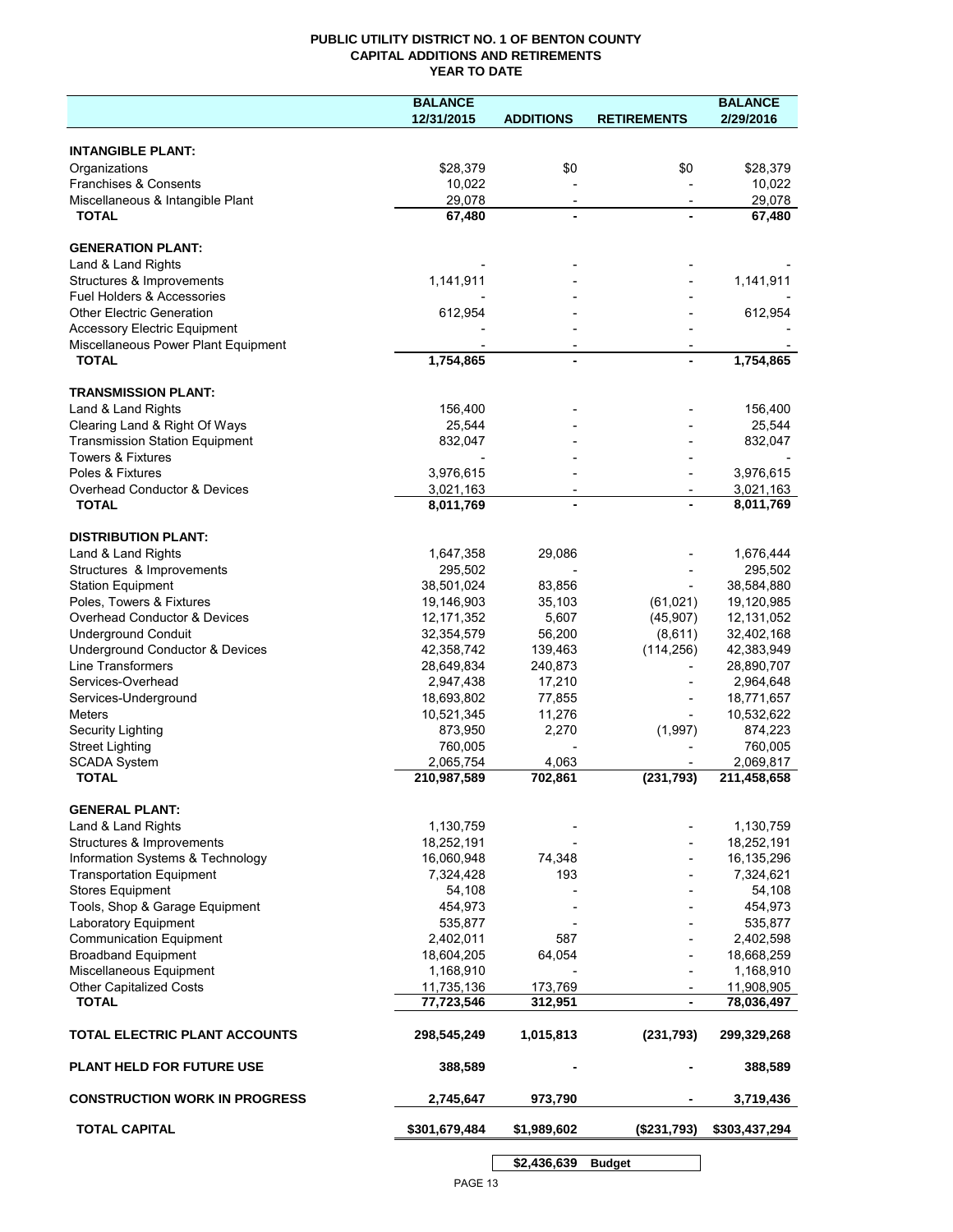## **PUBLIC UTILITY DISTRICT NO. 1 OF BENTON COUNTY STATEMENT OF CASH FLOWS**

|                                                                                                          | <b>YTD</b><br>2/29/2016 | <b>Monthly</b><br>2/29/2016 |
|----------------------------------------------------------------------------------------------------------|-------------------------|-----------------------------|
| <b>CASH FLOWS FROM OPERATING ACTIVITIES</b>                                                              |                         |                             |
| Cash Received from Customers and Counterparties                                                          | \$23,532,951            | \$11,959,791                |
| Cash Paid to Suppliers and Counterparties                                                                | (18,026,485)            | (8,785,292)                 |
| Cash Paid to Employees                                                                                   | (2, 103, 972)           | (1,073,158)                 |
| <b>Taxes Paid</b>                                                                                        | (1,942,774)             | (1,036,706)                 |
| <b>Net Cash Provided by Operating Activities</b>                                                         | 1,459,720               | 1,064,635                   |
| <b>CASH FLOWS FROM NONCAPITAL FINANCING ACTIVITIES</b>                                                   |                         |                             |
| <b>Other Interest Expense</b>                                                                            |                         |                             |
| Net Cash Used by Noncapital Financing Activities                                                         |                         |                             |
| <b>CASH FLOWS FROM CAPITAL AND RELATED FINANCING ACTIVITIES</b>                                          |                         |                             |
| <b>Acquisition of Capital Assets</b>                                                                     | (2,009,934)             | (977, 481)                  |
| Proceeds from Sale of Revenue Bonds                                                                      |                         |                             |
| Cash Defeasance Principal and Interest<br><b>Bond Principal Paid</b>                                     |                         |                             |
| <b>Bond Interest Paid</b>                                                                                |                         |                             |
| <b>Capital Contributions</b>                                                                             | 253,339                 | 97,986                      |
| Sale of Assets                                                                                           | 6,563                   | 424                         |
| Net Cash Used by Capital and Related Financing Activities                                                | (1,750,032)             | (879, 071)                  |
| <b>CASH FLOWS FROM INVESTING ACTIVITIES</b>                                                              |                         |                             |
| Interest Income<br>Proceeds from Sale of Investments                                                     | 17,917                  | 9,251                       |
| Purchase of Investments                                                                                  |                         |                             |
| Joint Venture Net Revenue (Expense)                                                                      |                         |                             |
| <b>Net Cash Provided by Investing Activities</b>                                                         | 17,917                  | 9,251                       |
| <b>NET INCREASE (DECREASE) IN CASH</b>                                                                   | (272, 395)              | 194,815                     |
| <b>CASH BALANCE, BEGINNING</b>                                                                           | \$28,597,032            | \$28,129,822                |
| <b>CASH BALANCE, ENDING</b>                                                                              | \$28,324,637            | \$28,324,637                |
| <b>RECONCILIATION OF NET OPERATING INCOME TO NET</b><br><b>CASH PROVIDED BY OPERATING ACTIVITIES</b>     |                         |                             |
| Net Operating Revenues                                                                                   | (\$1,861,244)           | (\$1,247,150)               |
| Adjustments to reconcile net operating income to net cash                                                |                         |                             |
| provided by operating activities:                                                                        |                         |                             |
| Depreciation & Amortization                                                                              | 2,393,958               | 1,202,757                   |
| <b>Unbilled Revenues</b>                                                                                 | 1,400,000               | 600,000                     |
| Misellaneous Other Revenue & Receipts<br>GASB 68 Pension Expense                                         | 58                      | 49                          |
| Decrease (Increase) in Accounts Receivable                                                               | 49,684                  | 944,720                     |
| Decrease (Increase) in BPA Prepay Receivable                                                             | 100,000                 | 50,000                      |
| Decrease (Increase) in Inventories                                                                       | (61, 859)               | (130, 660)                  |
| Decrease (Increase) in Prepaid Expenses                                                                  | (4,002)                 | (78, 282)                   |
| Decrease (Increase) in Wholesale Power Receivable                                                        | (206, 166)              | 78,615                      |
| Decrease (Increase) in Miscellaneous Assets<br>Decrease (Increase) in Prepaid Expenses and Other Charges | (1)<br>343,538          | 172,570                     |
| Decrease (Increase) in Deferred Derivative Outflows                                                      | 200,361                 | 99,766                      |
| Increase (Decrease) in Deferred Derivative Inflows                                                       | (247, 138)              | (124, 370)                  |
| Increase (Decrease) in Warrants Outstanding                                                              | 20,739                  | (104, 658)                  |
| Increase (Decrease) in Accounts Payable                                                                  | (936, 583)              | (486, 526)                  |
| Increase (Decrease) in Accrued Taxes Payable                                                             | 371,351                 | 42,415                      |
| Increase (Decrease) in Customer Deposits<br>Increase (Decrease) in BPA Prepay Incentive Credit           | (2,012)<br>(26, 876)    | (1,012)<br>(13, 438)        |
| Increase (Decrease) in Other Current Liabilities                                                         | 173,477                 | 151,888                     |
| Increase (Decrease) in Other Credits                                                                     | (247, 565)              | (92,049)                    |
| <b>Net Cash Provided by Operating Activities</b><br>PAGE 14                                              | \$1,459,720             | \$1,064,635                 |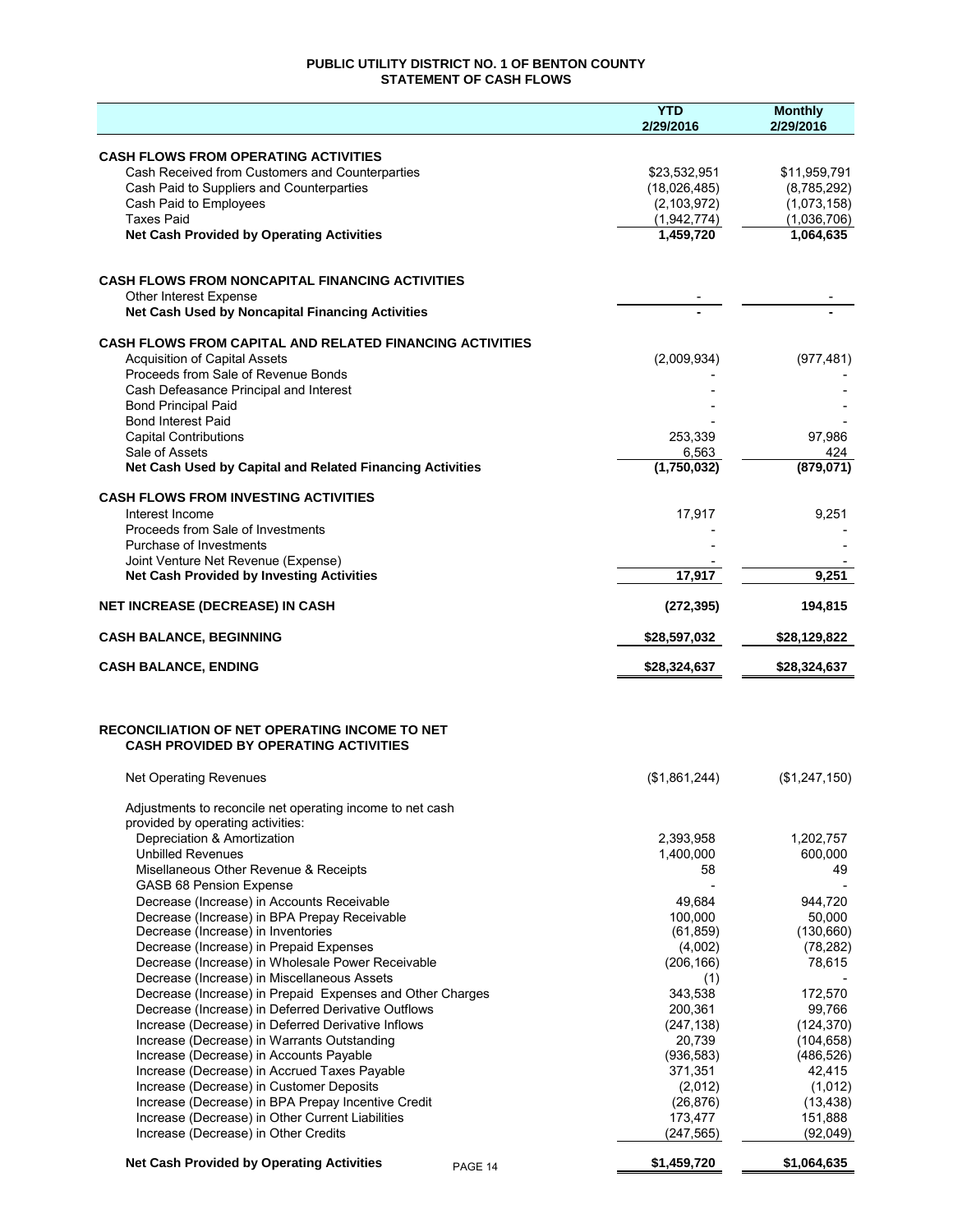## **PUBLIC UTILITY DISTRICT NO. 1 OF BENTON COUNTY WEATHER STATISTICS February 29, 2016**







13-yr Avg | - | - | - | 13 | 699 | 3,264 | 9,836 | 13,155 | 7,180 | 1,576 | 62 | - | 35,783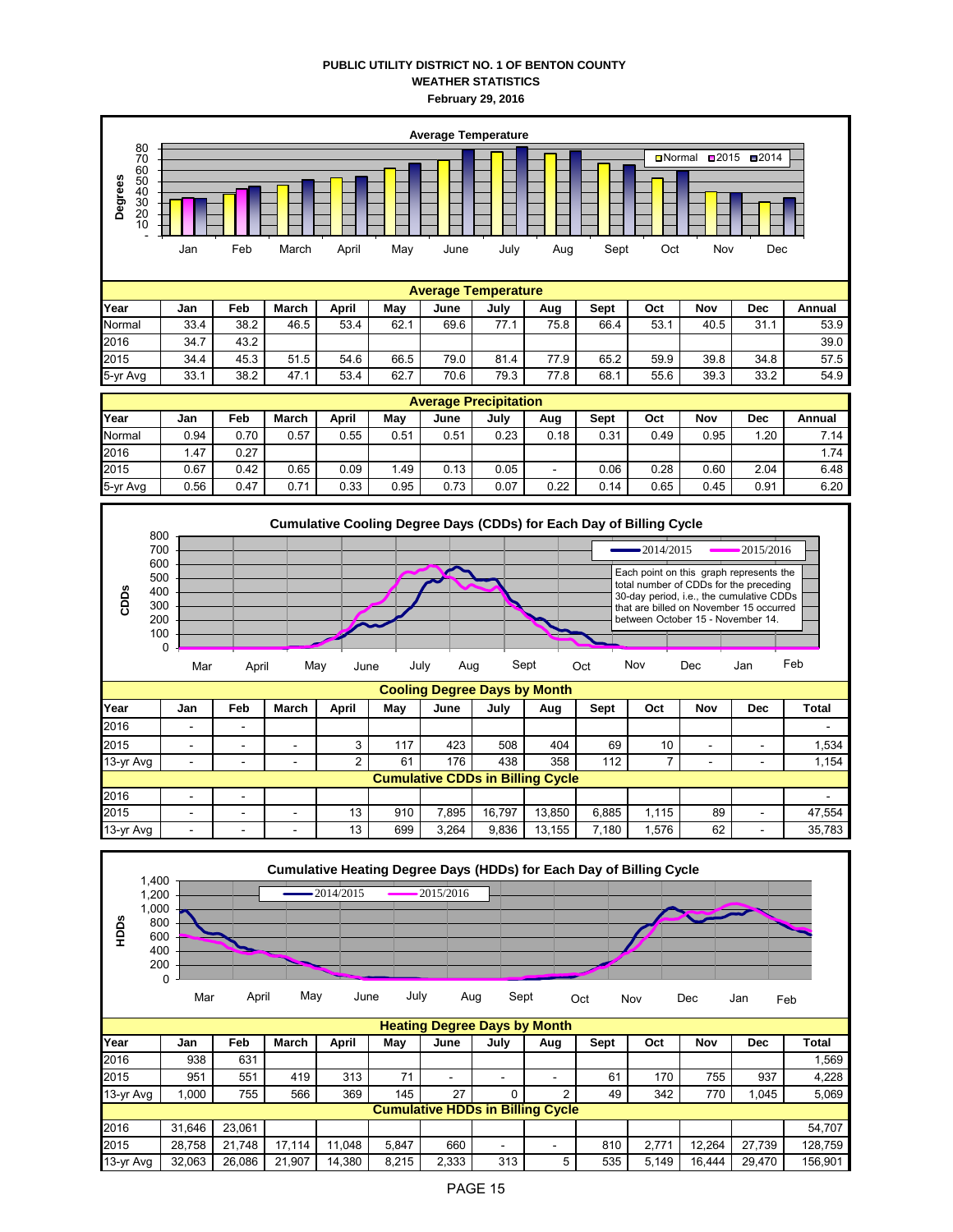#### **PUBLIC UTILITY DISTRICT NO. 1 OF BENTON COUNTY BROADBAND SUMMARY**

#### *February Highlights*

Connected KID's new office on Ely Street to fiber and provided them a temporary Gig connection between their old office and new office for a transition period. Meir Enterprise moved to downtown Kennewick and had their new office connected to fiber. Gesa connected to a new 3Gig WAN between their Gage office, Noel POP and Franklin POP. A fiber connection was established for Energy northwest between their Nine Canyon Substation and ASH Facility in Richland. Ben Franklin Transit renewed their service for another 37 month term. Two AT&T sites were upgraded to 200Mbps and one to 300Mbps. Rippedsheets and Flynn, Meriman, and Palmer were both upgraded. Discovery Financial disconnected as they moved out of their Quinault location.

|                                                             | <b>ACTUALS</b>           |                          |                          |                          |              |            |      |        |               |             |                |                |            |                          |                                  |                        |
|-------------------------------------------------------------|--------------------------|--------------------------|--------------------------|--------------------------|--------------|------------|------|--------|---------------|-------------|----------------|----------------|------------|--------------------------|----------------------------------|------------------------|
|                                                             | 2016 Budget              | Jan                      | Feb                      | <b>March</b>             | <b>April</b> | <b>May</b> | June | July   | <b>August</b> | <b>Sept</b> | Oct            | <b>Nov</b>     | <b>Dec</b> | <b>YTD</b>               | <b>Budget</b><br><b>Variance</b> | Inception<br>to Date   |
| <b>OPERATING REVENUES</b>                                   |                          |                          |                          |                          |              |            |      |        |               |             |                |                |            |                          |                                  |                        |
| Ethernet                                                    | 1,523,071                | \$99,559                 | \$103,216                |                          |              |            |      |        |               |             |                |                |            | \$202,776                | 1,320,295                        |                        |
| <b>TDM</b>                                                  | 69,372                   | 5,781                    | 5,781                    |                          |              |            |      |        |               |             |                |                |            | \$11,562                 | 57,810                           |                        |
| Wireless                                                    | 312                      | 26                       | 26                       |                          |              |            |      |        |               |             |                |                |            | \$52                     | 260                              |                        |
| Non-Recurring Charges                                       | $\sim$                   | 1,800                    | 3,000                    |                          |              |            |      |        |               |             |                |                |            | \$4,800                  | (4,800)                          |                        |
| Internet Transport Service                                  | 123,540                  | 6,841                    | 6,907                    |                          |              |            |      |        |               |             |                |                |            | \$13,748                 | 109,792                          |                        |
| <b>Fixed Wireless</b>                                       | 82,779                   | 6,958                    | 6,953                    |                          |              |            |      |        |               |             |                |                |            | \$13,911                 | 68,868                           |                        |
| Broadband Revenue - Other                                   | 281,642                  | 43,595                   | 43,405                   |                          |              |            |      |        |               |             |                |                |            | \$87,001                 | 194,641                          |                        |
| Subtotal                                                    | 2,080,716                | 164,560                  | 169,289                  |                          |              |            |      |        |               |             |                |                |            | \$333,849                |                                  |                        |
| NoaNet Maintenance Revenue                                  |                          |                          |                          |                          |              |            |      |        |               |             |                |                |            |                          |                                  |                        |
| <b>Bad Debt Expense</b>                                     |                          |                          |                          |                          |              |            |      |        |               |             |                |                |            |                          |                                  |                        |
| <b>Total Operating Revenues</b>                             | 2,080,716                | 164,560                  | 169,289                  |                          |              |            |      |        |               |             |                |                |            | \$333,849                | 1,746,867                        | 14,526,396             |
| <b>OPERATING EXPENSES</b>                                   |                          |                          |                          |                          |              |            |      |        |               |             |                |                |            |                          |                                  |                        |
| Marketing & Business Development                            | $\sim$                   | $\overline{\phantom{a}}$ | $\overline{\phantom{a}}$ |                          |              |            |      |        |               |             |                |                |            | $\overline{\phantom{a}}$ | $\sim$                           |                        |
| <b>General Expenses</b>                                     | 309,785                  | 13,401                   | 47,476                   |                          |              |            |      |        |               |             |                |                |            | \$60,877                 | 248,908                          |                        |
| Other Maintenance                                           | 141,758                  | 1,360                    | 2,106                    |                          |              |            |      |        |               |             |                |                |            | \$3,466                  | 138,292                          |                        |
| NOC Maintenance                                             | 391,428                  |                          | 161                      |                          |              |            |      |        |               |             |                |                |            | 161.27                   | 391,267                          |                        |
| Wireless Maintenance                                        | $\blacksquare$           | 10,763                   | 1,893                    |                          |              |            |      |        |               |             |                |                |            | \$12,656                 | (12, 656)                        |                        |
| Subtotal                                                    | 842,971                  | 25,524                   | 51,636                   |                          |              |            |      |        | ÷             |             |                |                |            | \$77,160                 | 765,811                          | 8,941,664              |
| NoaNet Maintenance Expense                                  | $\bullet$                | $\sim$                   | $\sim$                   |                          |              |            |      |        |               |             |                |                |            | \$0                      | $\sim$                           |                        |
| Depreciation                                                | 886,520                  | 97,106                   | 93,729                   |                          |              |            |      |        |               |             |                |                |            | \$190,835                | 695,685                          | 9,001,387              |
| <b>Total Operating Expenses</b>                             | 1,729,491                | 122,630                  | 145,365                  | $\overline{\phantom{a}}$ | $\sim$       |            |      | $\sim$ | $\sim$        | $\sim$      | $\overline{a}$ | $\overline{a}$ | $\sim$     | \$267,995                | 1,461,496                        | 17,943,051             |
| <b>OPERATING INCOME (LOSS)</b>                              | 351,225                  | 41,929                   | 23,925                   |                          |              |            |      |        |               |             |                |                |            | \$65,854                 | 285,371                          | (3, 416, 655)          |
| <b>NONOPERATING REVENUES &amp; EXPENSES</b>                 |                          |                          |                          |                          |              |            |      |        |               |             |                |                |            |                          |                                  |                        |
| Internal Interest due to Power Business Unit <sup>(1)</sup> | (362, 982)               | (30, 136)                | (29, 831)                |                          |              |            |      |        |               |             |                |                |            | (\$59,967)               | 303,015                          | (5,634,574)            |
| <b>CAPITAL CONTRIBUTIONS</b>                                |                          |                          |                          |                          |              |            |      |        |               |             |                |                |            |                          |                                  |                        |
| Contributions in Aid of Broadband<br><b>BTOP</b>            | 10,000                   | 8,200<br>$\sim$          | 27,550                   |                          |              |            |      |        |               |             |                |                |            | \$35,750<br>٠            | 25,750<br>$\sim$                 | 4,732,179<br>2,282,671 |
| <b>INTERNAL NET INCOME (LOSS)</b>                           | (\$1,757)                | \$19,993                 | 21,644                   |                          |              |            |      |        |               |             |                |                |            | \$41,637                 | \$614,136                        | (2,036,379)            |
|                                                             |                          |                          |                          |                          |              |            |      |        |               |             |                |                |            |                          |                                  |                        |
| <b>NOANET COSTS</b><br><b>Member Assessments</b>            | $\overline{\phantom{a}}$ | ۰.                       |                          |                          |              |            |      |        |               |             |                |                |            | $\overline{\phantom{a}}$ |                                  | \$3,159,092            |
| Membership Support                                          | $\blacksquare$           | 86                       |                          |                          |              |            |      |        |               |             |                |                |            | \$86                     |                                  | 113,458                |
| <b>Total NoaNet Costs</b>                                   | $\blacksquare$           | 85.67                    |                          |                          |              |            |      |        |               |             |                |                |            | \$86                     | ( \$86)                          | \$3,272,550            |
| <b>CAPITAL EXPENDITURES</b>                                 | \$924,936                | \$5,392                  | \$31,275                 |                          |              |            |      |        |               |             |                |                |            | \$36,667                 | \$888,269                        | \$19,878,488           |
| NET CASH (TO)/FROM BROADBAND <sup>(2)</sup>                 | \$322,809                | \$141,758                | 113,928                  |                          |              |            |      |        |               |             |                |                |            | \$255,686                |                                  | (\$10,551,456)         |

(1) Internal interest budget is estimated based on cash flow projections (an interest rate of 3.6% is being used).

(2) Includes excess of revenues over operating costs, capital expenditures and NoaNet assessments; excludes depreciation and internal interest to Electric System